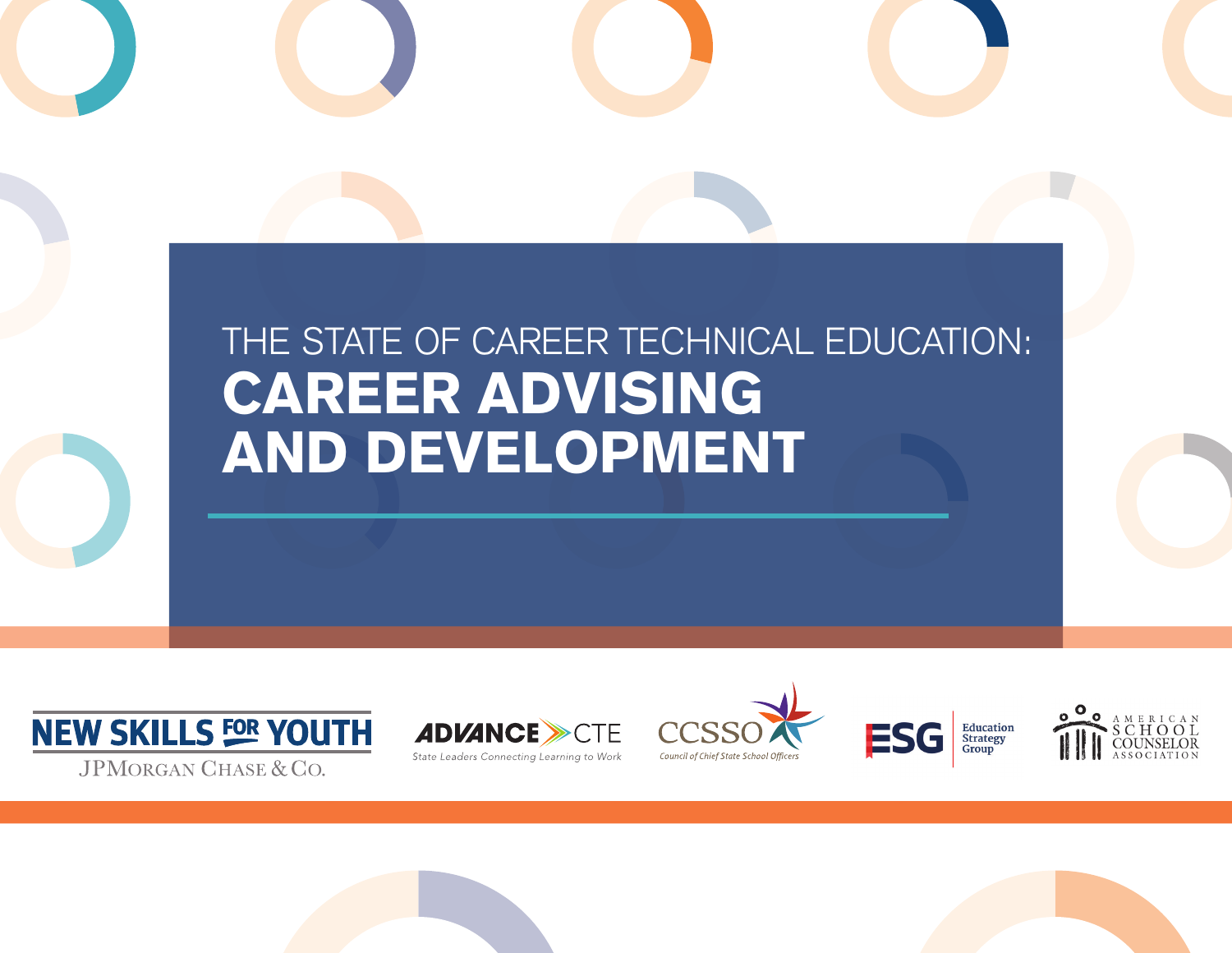#### ABOUT THE NEW SKILLS FOR YOUTH INITIATIVE

In January 2016, JPMorgan Chase & Co. launched New Skills for Youth, a \$75 million, five-year initiative, aimed at strengthening career-focused education, starting in high school and ending with postsecondary degrees or credentials aligned with high-skill jobs.

As part of this initiative, JPMorgan Chase, the Council of Chief State School Officers (CCSSO), Advance CTE and Education Strategy Group (ESG) have partnered on a multi-year state competition to:

- Dramatically increase the number of students in the U.S. who successfully complete career pathways that begin in secondary school and culminate in postsecondary degrees and/or industry credentials with labor market value; and
- Catalyze transformational approaches to the design and implementation of programs and policies to increase students' career readiness in a cohort of leading states and disseminate lessons learned to the rest of the country.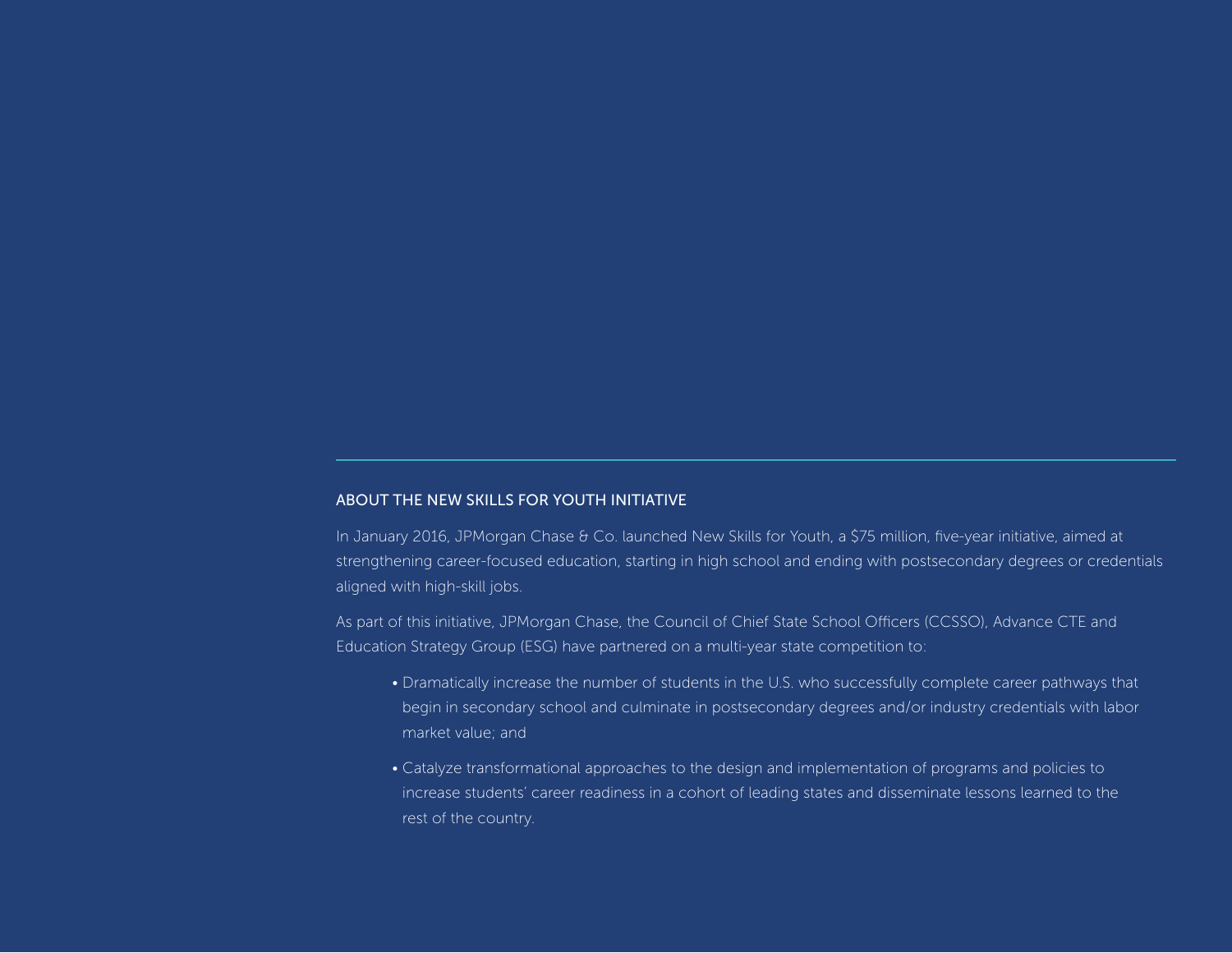# TABLE OF CONTENTS

| <b>Executive Summary</b>                                                         | $\overline{2}$  |
|----------------------------------------------------------------------------------|-----------------|
| Introduction                                                                     | $\overline{4}$  |
| State-Level Findings: K-12 Career Advising and Development Strategies            | 6               |
| School Counselor-Level Findings: K-12 Career Advising and Development Strategies | 12 <sup>°</sup> |
| State-Level Findings: Postsecondary Career Advising and Development Strategies   | 19              |
| Individual Learning Plans as Career Advising and Development Tools               | 21              |
| Barriers to Effective Career Advising and Development Systems                    | 24              |
| <b>Conclusion and Recommendations</b>                                            | 26              |
| Methodology                                                                      | 27              |
| Acknowledgments                                                                  | 28              |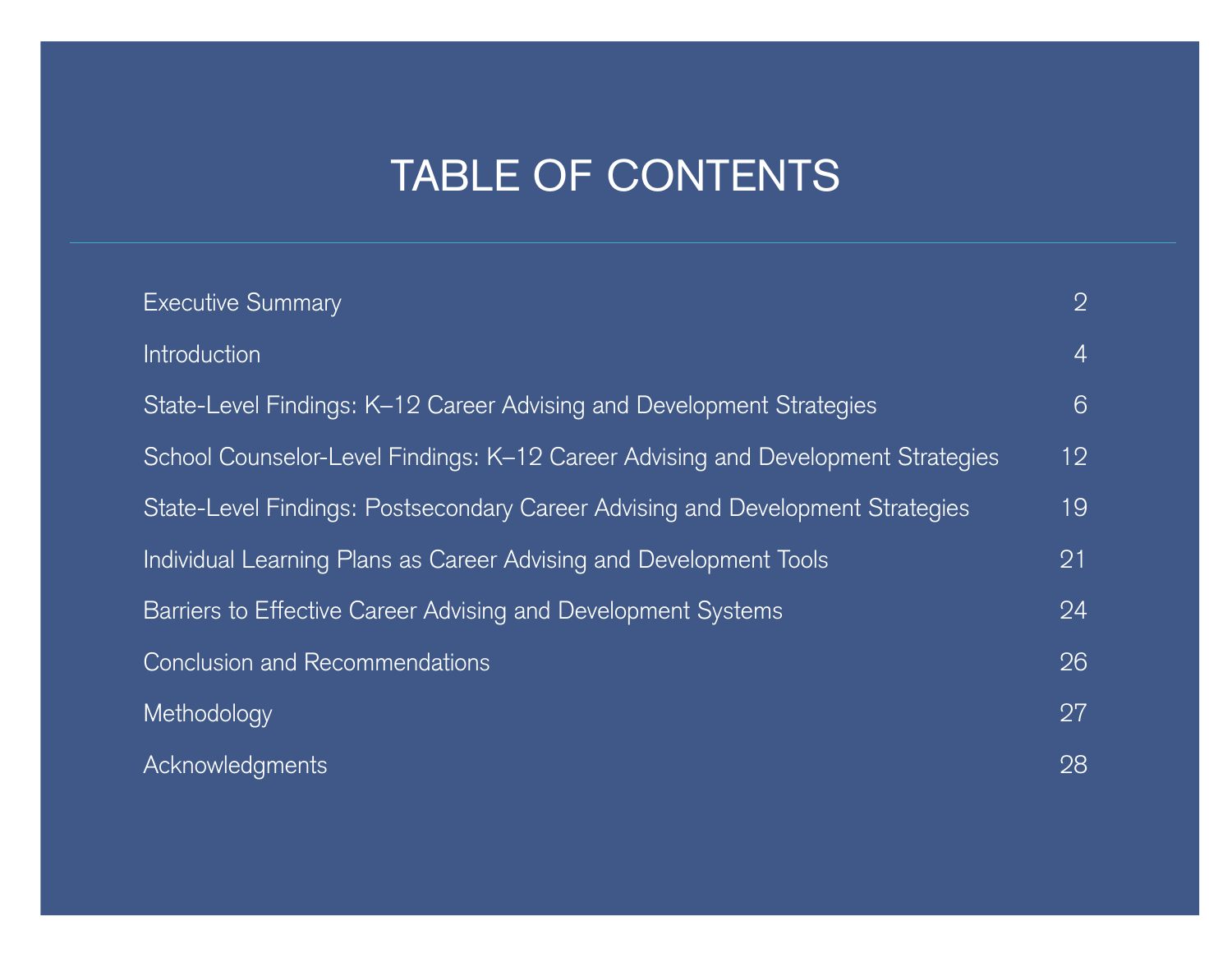# EXECUTIVE SUMMARY

The national conversation and momentum to advance career readiness for all learners continue to grow. Increasingly, stakeholders and advocates are focusing on how to best leverage career advising and development systems and programs as part of their career readiness reforms. The student supports provided by effective career advising and development are essential for helping learners understand their career choices and make the best decisions for their futures. Unfortunately, not enough is known about effective state-level or school-level strategies for career advising and development across the country.

Advance CTE, as part of the New Skills for Youth initiative, partnered with the American School Counselor Association (ASCA) to conduct survey research with three questionnaires. Advance CTE surveyed State Career Technical Education (CTE) Directors, and ASCA sent separate surveys to a selection of school counselors and to State School Counseling Directors in states where that role has been specifically identified. In total, responses were received from 45 State CTE Directors, 10 State School Counseling Directors and 647 school counselors. The school counselors represent all 50 states and the District of Columbia, as well as all grade levels, with 54 percent of respondents working at the elementary school level, 22 percent at the middle school level, and 24 percent at the high school level. Some of the key findings include:

- Across the board, states are not overly confident in the effectiveness of their career advising and development systems. Fifty-eight percent believe they are only somewhat effectively serving K–12 students, and 55 percent believe they are either only somewhat effective or not effective at serving postsecondary CTE students.
- States, on average, are supporting a multitude of strategies at the K–12 level for career advising and development (an average of 5.7 strategies), yet they report mixed levels of effectiveness for both the individual strategies and collectively.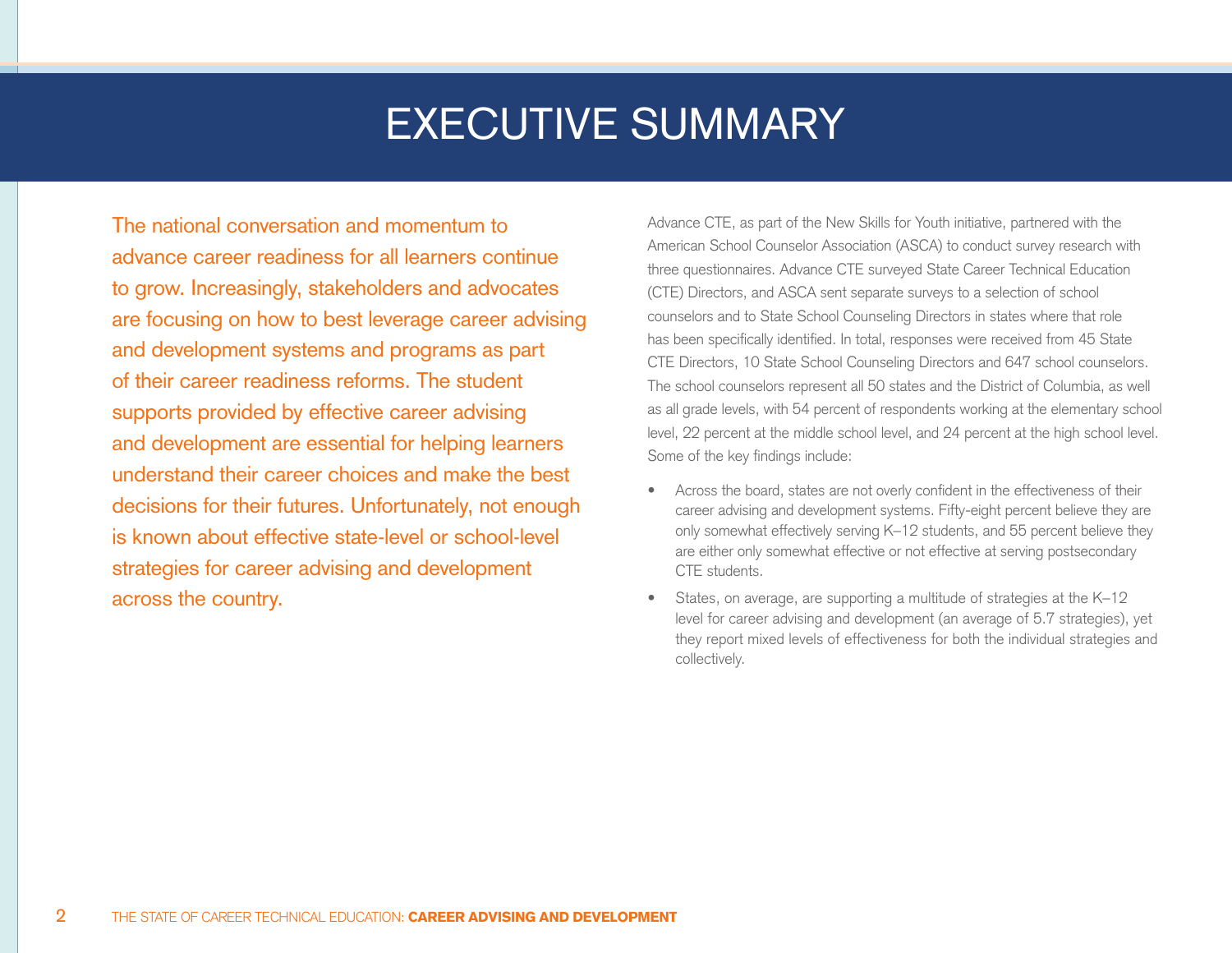- Similarly, school counselors also employ many strategies (an average of 5.8) in their career advising and development work and generally feel more optimistic about the effectiveness of their strategies than states do about state-level strategies.
- School counselors who connect students with CTE coursework and career pathways find it an effective career advising and development strategy, but relatively few school counselors are able to make these connections:
	- o Only 27 percent of middle school counselors report that they connect students with CTE coursework or career pathways, even though this strategy is rated one of the more effective among those who use it, with 87 percent of the school counselors who use it in middle school labeling it as effective or extremely effective; and
	- o Sixty percent of high school counselors use connecting students with CTE coursework and career pathways as a career advising and development strategy, and 91 percent of those find it effective or extremely effective, with a full 50 percent labeling it extremely effective.
- School counselors struggle with balancing their heavy workloads and other counseling responsibilities, and they want more professional development and community conversations around career readiness to support their students more effectively.

In light of these findings, Advance CTE and ASCA developed four overarching recommendations for states to improve their career advising and development systems:

- Provide more effective professional development and resources to school counselors and establish feedback loops to ensure that the professional development is having its intended impact;
- Ensure that career advising and development is a school- and community-wide effort, with effective coordination between school counselors and school administration and active participation from classroom instructors and community organizations;
- Explore partnerships between secondary and postsecondary systems and institutions to both gather more data on existing strategies and implement new strategies as appropriate, including collaborating with postsecondary student success teams to incorporate career advising and development strategies; and
- Examine and improve current career advising and development strategies so that they are all part of one broad, cohesive strategy designed to guide all learners effectively to the careers of their choice.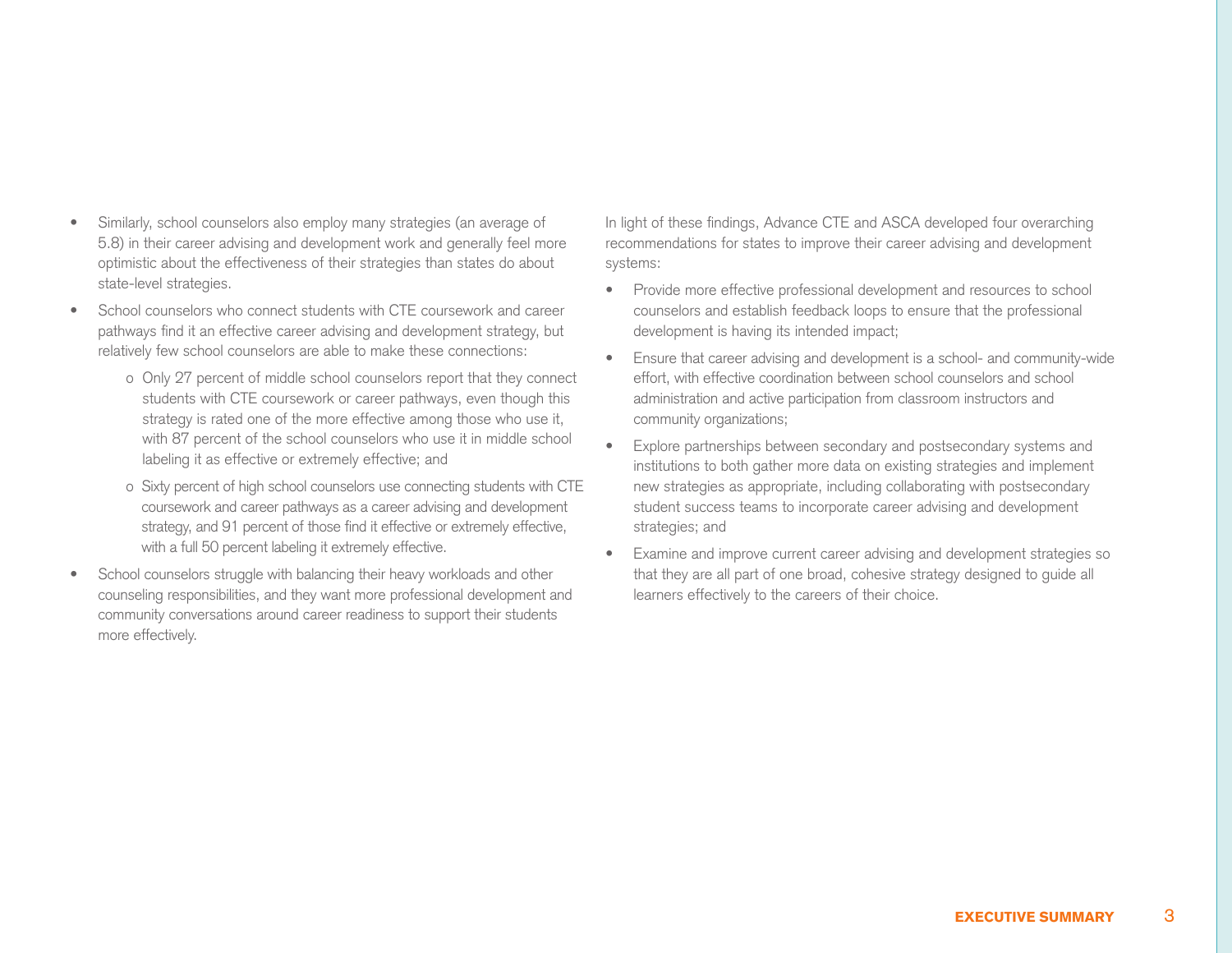# INTRODUCTION

In 2016, Advance CTE, its members and partner organizations launched Putting Learner Success First: A Shared Vision for the Future of CTE, a document that establishes a bold vision for all of education and Career Technical Education's (CTE) role in achieving that vision. The second principle of this vision advocates for the development and implementation of a career advising and development system that empowers all learners and allows them to be successful in a career pathway of interest.

As articulated in this vision, a successful career advising and development system must respond to learners' interests and provide career awareness and exploration for all — not just those enrolled in CTE. It must encompass a range of career pathways, regardless of the availability of programming in a given school, college or community, to provide the most options to learners. Such a system must seamlessly span the full career advising and development continuum from elementary through postsecondary and include wraparound services, accelerated learning strategies, guided pathways and connections with local employers to ensure smooth transitions into the labor market. This system must be supported at the state level and have effective implementation at the local level.

Elementary school students should begin career exploration and awareness as soon as possible, including learning about the multitude of careers and how to thrive in the economy. In middle school, students should continue to explore the world of work and begin planning for the education and training required in the types of careers in which they are interested. By ninth grade, when a student is choosing his or her elective courses and deciding whether or not to participate in a career pathway, he or she should be fully informed about the choices available and the reasons for choosing them. Academic and career plans should be updated regularly as students continue their educations and experiences, and by the time they graduate high school, students should be well on their way to a rewarding career. Whenever they enter postsecondary, they should receive ongoing career and academic advising and development that helps them stay on track in terms of credits and experiences and allows them to complete their program on time.

However, today too few learners are experiencing this type of career advising and development system, and many states and national organizations have been working to rectify this situation. Career advising and development, for example, has been a key focus of the New Skills for Youth (NSFY) initiative, a partnership of the Council of Chief State School Officers, Advance CTE and Education Strategy Group, generously funded by JPMorgan Chase & Co. NSFY has provided funding to 10 states to transform their career readiness systems, and all 10 participating states have strategies in place to improve their career advising and development activities.

Unfortunately, these national efforts are hindered by a lack of awareness of what strategies are being employed at both the state and local levels and how effective those strategies are. To address this challenge, Advance CTE, as part of the NSFY initiative, partnered with the American School Counselor Association (ASCA) to conduct three surveys. Advance CTE surveyed State CTE Directors, and ASCA sent separate surveys to a selection of school counselors and to State School Counseling Directors in states where that role has been specifically identified. The surveys provided invaluable insight into what is happening related to career advising and development at the state and local levels and revealed some interesting barriers and promising strategies for states to explore further.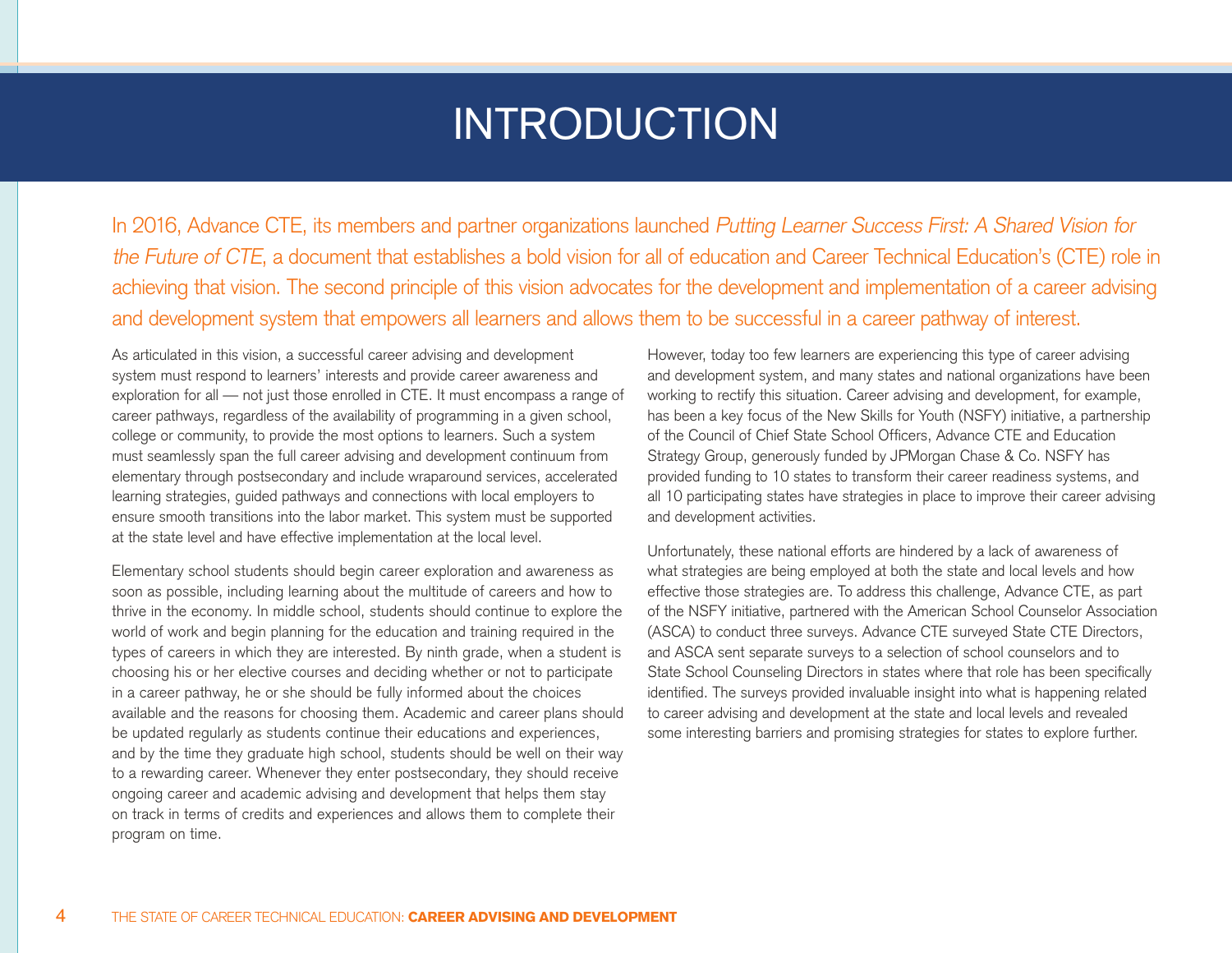#### **HOW EFFECTIVELY DO YOU BELIEVE YOUR STATE'S CAREER ADVISING AND DEVELOPMENT SYSTEM SERVES LEARNERS?**

**How eectively do you believe your state's career advising and development system serves** K–12 **learners?**

**How eectively do you believe your state's career advising and development system currently serves** postsecondary **learners? K–12 POSTSECONDARY**



### **OVERALL EFFECTIVENESS OF CAREER ADVISING AND DEVELOPMENT SYSTEMS**

Ninety-five percent of State CTE Directors agree or strongly agree that building and supporting an effective career advising and development system is a high priority in their state. However, across secondary and postsecondary, State CTE Directors tend to feel their career advising and development systems are not as effective as they could — or should — be. Most states believe their career advising and development system serves secondary and postsecondary students only somewhat effectively, and states tend to believe their career advising and development system serves CTE students only slightly more effectively than it does all students.

Moreover, 11 percent of State CTE Directors believe that their statewide system is not effectively serving K–12 CTE students, and 15 percent believe the statewide system is not effectively serving postsecondary CTE students. Nine percent of states do not believe their state even has a secondary statewide career advising and development system, and the percentage doubles when discussing postsecondary.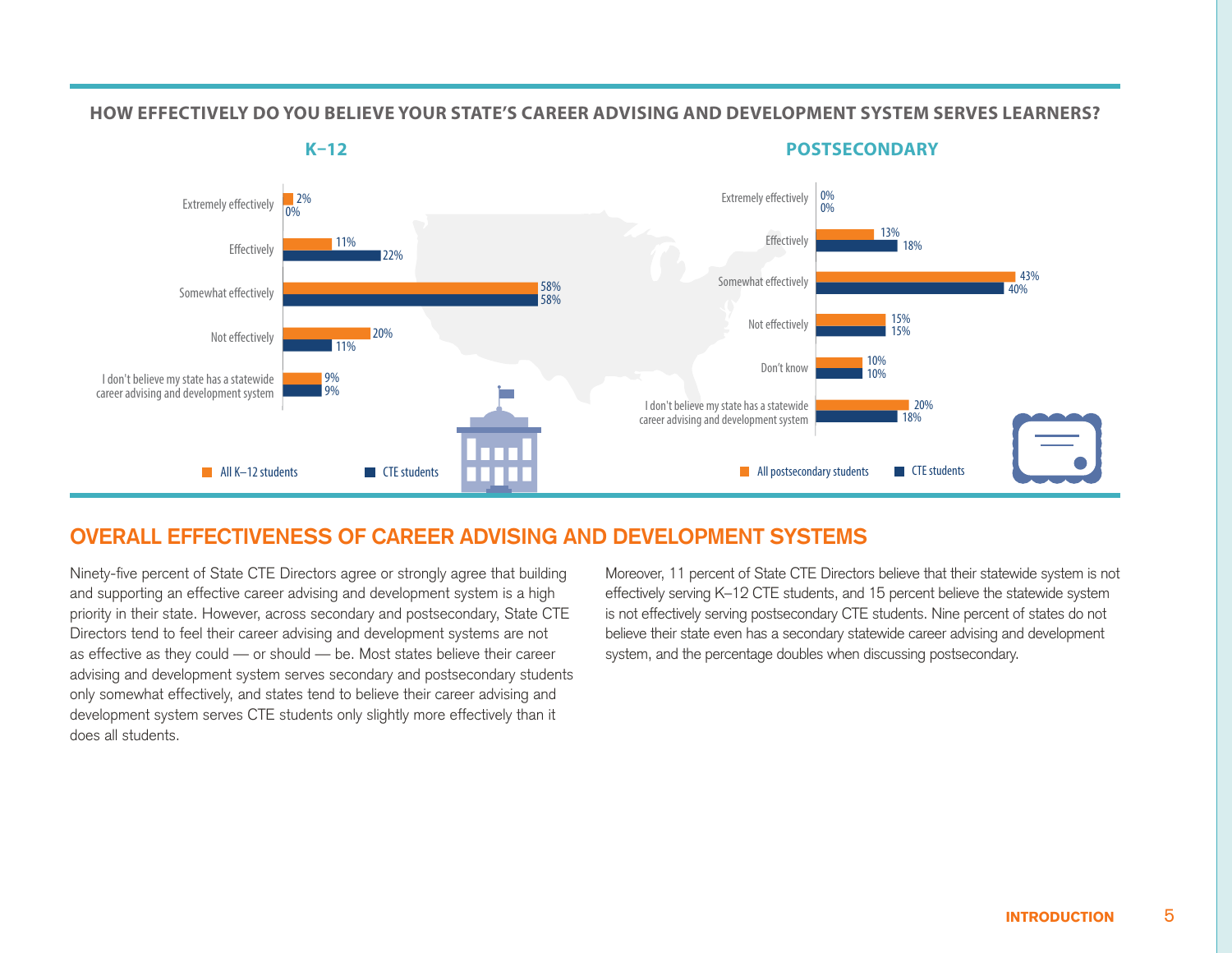# STATE-LEVEL FINDINGS: K–12 CAREER ADVISING AND DEVELOPMENT STRATEGIES

Despite the fact that most states believe their state systems are only somewhat effective, states, on average, are doing quite a lot to support career advising and development. When presented with 10 different state-level strategies and initiatives, states say they employ an average of 5.7 strategies to support career advising and development.

## States say they employ an average of **5.7 strategies** to support career advising and development.

At the top of the list is the funding and/or provision of innovative professional development models for school counselors — a strategy used by 73 percent of states. **Arkansas**, for example, has expanded its Career Development program by adding staff at the state level to provide professional development on career pathways at the secondary and postsecondary levels, as part of a statewide career education initiative. Additionally, 64 percent of states develop and/or provide innovative professional development models specifically around the use of individual learning plans (ILPs) or similar tools.

The least used strategy, at 42 percent, is the certification of individuals with the primary responsibility for career advising and development, such as career coaches or work-based learning coordinators. In **Colorado**, for example, the state has developed a CTE specialist credential for school counselors, as well as a work-

based learning coordinator credential for any professional staff member.<sup>i</sup> These two certifications allow school counselors and other school professionals to focus on career advising and development specifically, with support from the state.

While all states use multiple strategies, and even the least used strategy is employed by close to half of the states, the grade level at which these strategies are implemented varies. Career advising and development activities should begin as early as elementary school, with activities and curriculum that encourage career exploration and awareness and introduce learners to the concept of work and the economy. Learners should see a clear line through their education from career awareness to exploration to planning, and this clarity can occur only if strategies and initiatives are aligned across grade levels.

Unfortunately, very few states believe their systems are fully aligned throughout K–12. While states may define their "advising and development system" in different ways, only 4 percent of states believe career advising and development are closely aligned across the elementary, middle and high school levels, and only 9 percent feel even middle and high school efforts are closely aligned. About half of states believe there is at least some alignment across grade levels.

On the other hand, states do generally consider their career advising and development strategies to be integrated or aligned with other career-related efforts. Sixty-six percent of states describe their state career advising and development system as either very aligned or moderately aligned with other state CTE initiatives, such as programs of study or work-based learning, with only 4 percent saying that these efforts are not aligned at all.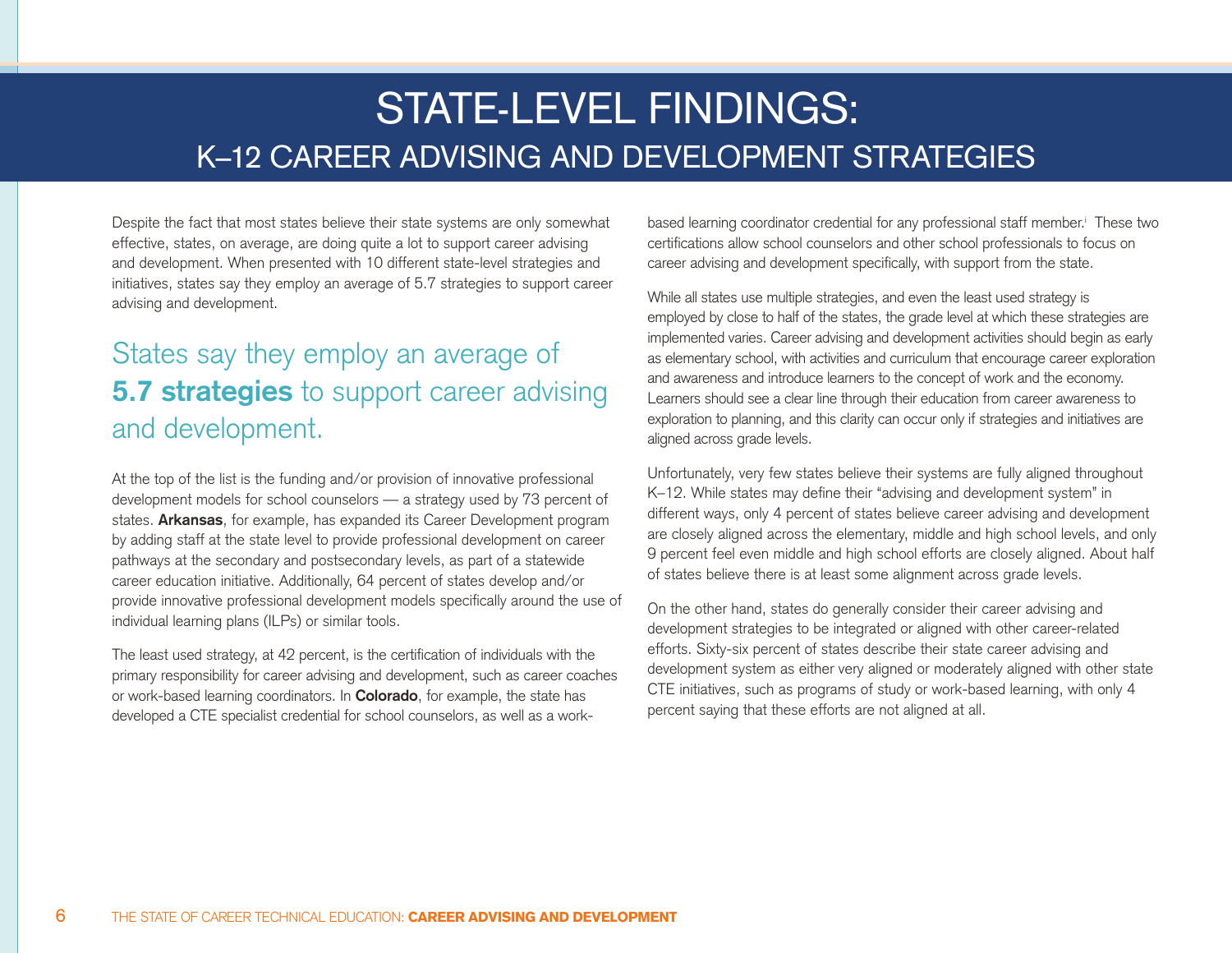### **WHAT K-12 STATE-LEVEL STRATEGIES AND/OR INITIATIVES EXIST TO SUPPORT CAREER ADVISING AND DEVELOPMENT IN YOUR STATE?**



While states may define their "advising and development system" in different ways, only **4%** of states believe career advising and development are closely aligned across the elementary, middle and high school levels.



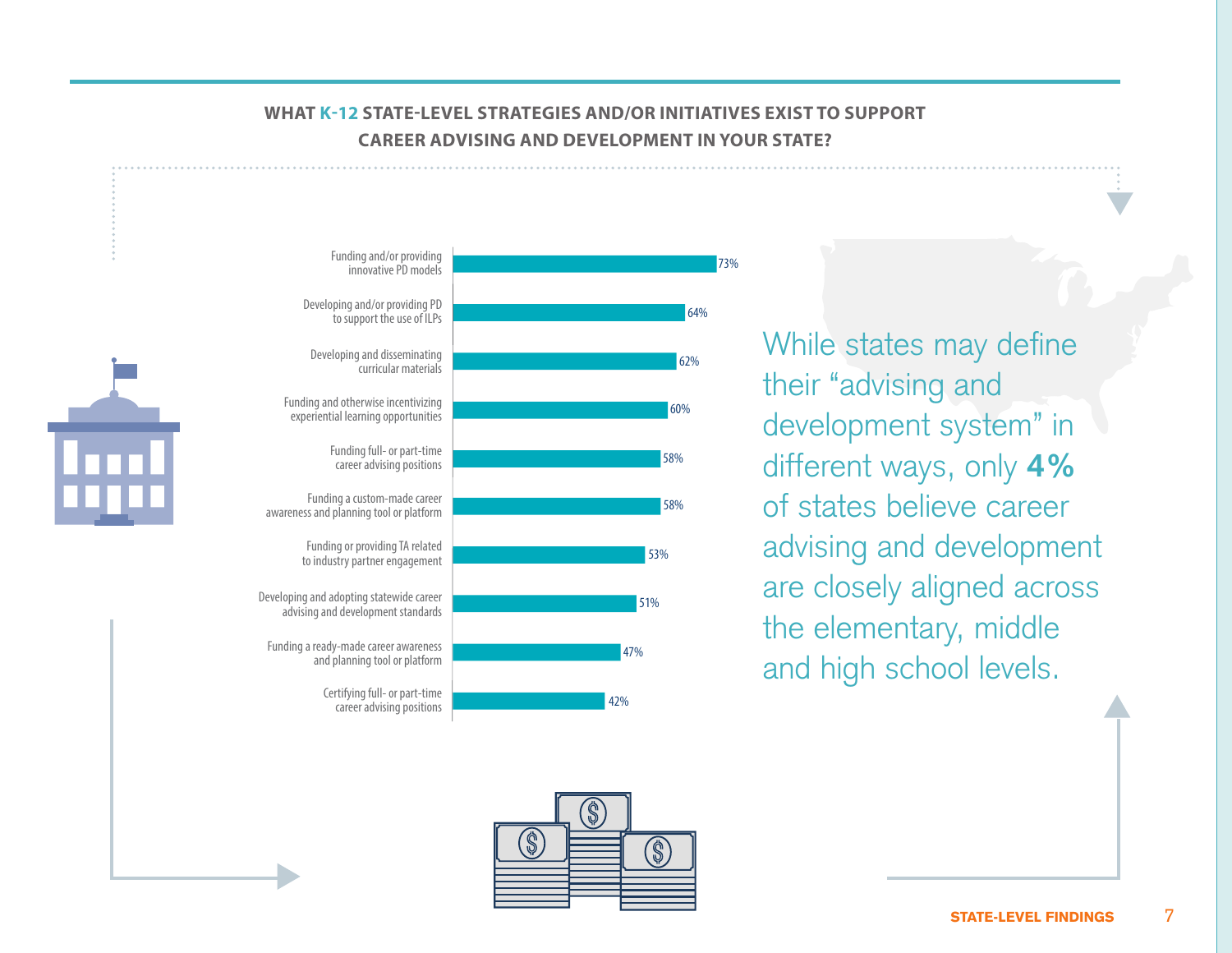

#### **HOW CLOSELY ALIGNED**

**South Carolina**'s Education and Economic Development Act (EEDA), passed in 2005, establishes the state's Personal Pathways to Success program. Under the program, every high school student — including those planning to continue their education at a postsecondary institution — is required to declare a "major" aligned with one of the nationally recognized 16 Career Clusters®. Students are expected to take career-focused courses through their elective graduation requirements, and districts are required to offer a standards-based academic curriculum organized around a Career Cluster system that provides students with individualized education choices.

**are career advising and development at the** 

Other

What is notable about South Carolina's approach is that the EEDA articulates a framework for career advising and development that spans the entire education continuum. Under the law, school districts are required to offer career exploration in elementary school. At the high school level, districts are required to provide at least one school counselor for every 300 students.

Given the level of alignment that states report, it is not surprising that strategies beginning at the high school level do not often find their way down to the elementary

schools. Interestingly, **84 percent of school counselors who work in K–5 say that career advising and development is part of their school counseling program**, indicating that strategies are being used at the elementary level but that the state may not be directly involved in designing or supporting programs and activities. These activities are likely designed and implemented instead by local districts, institutions, or more likely the school counselors themselves.

**are state career development initiatives aligned with** 

0% 10% 20% 30% 40%

As seen in Table 1, relatively few strategies are deployed at the elementary school level, and no strategy is deployed only in elementary schools. If a strategy has been implemented in elementary schools, it also exists at the middle and high school levels, and the survey data do not indicate that many, if any, activities are starting in elementary schools with objectives specific to those grade levels. Career advising and development efforts are much more common at the high school level and somewhat more in middle schools, where programs have been developed specific to those grade levels and the needs of those students. Funds provided by the Carl D. Perkins Career and Technical Education Act of 2006 cannot be used in elementary schools, and many State CTE Directors may see this restriction as a barrier to implementing career advising and development activities at that level.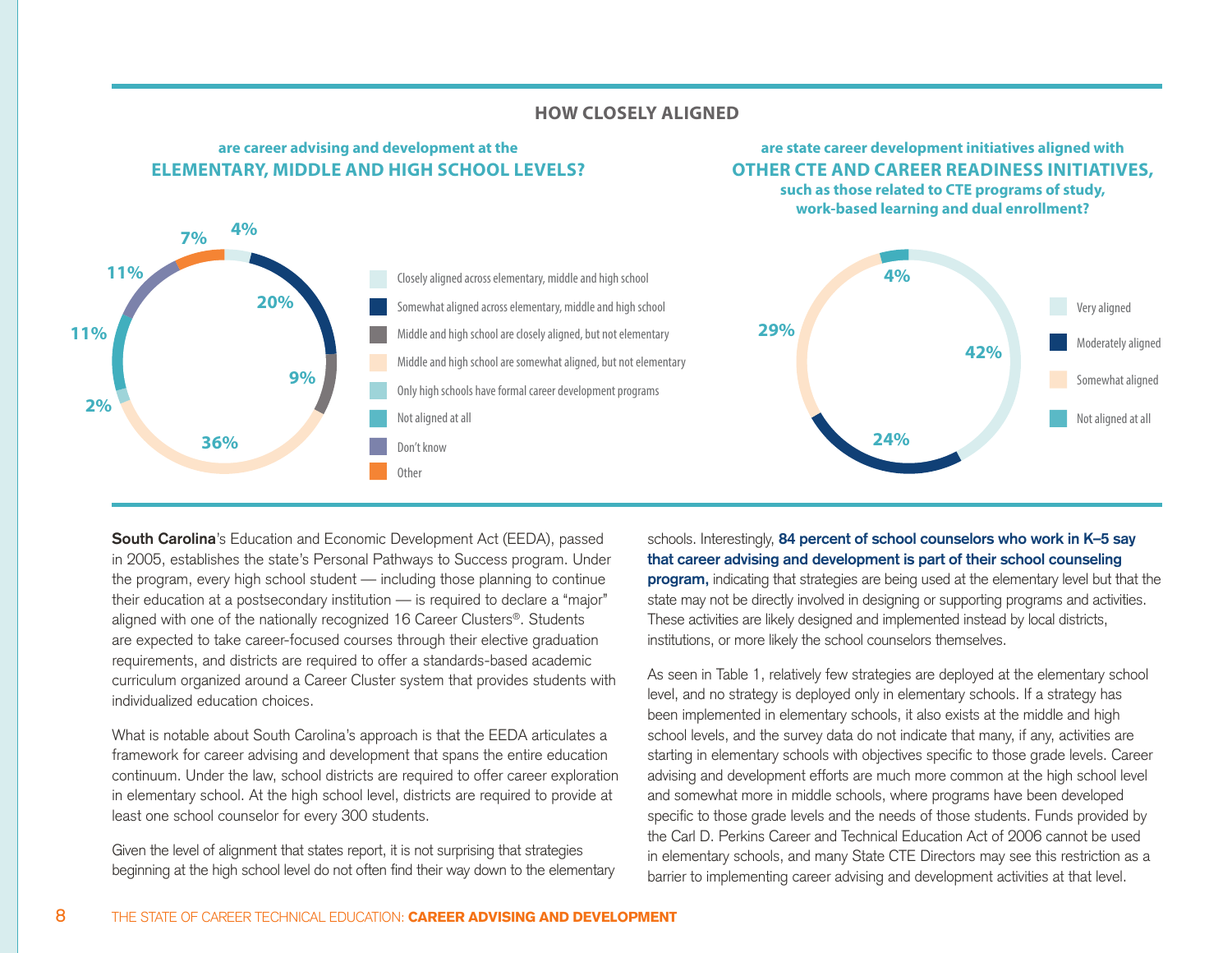## **TABLE 1. PERCENTAGE OF STATES WHO UTILIZE CAREER ADVISING AND DEVELOPMENT STRATEGIES AT THE ELEMENTARY, MIDDLE AND HIGH SCHOOL LEVELS**

|                                                                                                                                  | <b>Elementary</b> | <b>Middle</b> | <b>High</b>   |
|----------------------------------------------------------------------------------------------------------------------------------|-------------------|---------------|---------------|
|                                                                                                                                  | <b>School</b>     | <b>School</b> | <b>School</b> |
| Funding and/or providing innovative professional development models                                                              | 11%               | 51%           | 73%           |
| Developing and/or providing innovative professional development models and tools to support the use of individual learning plans | 4%                | 58%           | 62%           |
| Developing and disseminating curricular materials                                                                                | 13%               | 51%           | 62%           |
| Funding and otherwise incentivizing experiential learning opportunities                                                          | 9%                | 24%           | 60%           |
| Funding full-time or part-time positions for individuals with the primary responsibility for career advising and development     | 0%                | 31%           | 58%           |
| Funding the creation and use of a custom technological tool or platform                                                          | 16%               | 49%           | 53%           |
| Funding or providing technical assistance related to industry partner engagement                                                 | 2%                | 20%           | 51%           |
| Developing and adopting statewide career advising and development standards                                                      | 24%               | 47%           | 49%           |
| Funding the purchase and use of a ready-made technological tool or platform                                                      | 9%                | 40%           | 47%           |
| Certifying full-time or part-time positions for individuals with the primary responsibility for career advising and development  | 0%                | 20%           | 42%           |

The **Maryland** State Department of Education (MSDE) has developed a strategy for career advising and development that spans elementary through high school in a deliberate and coordinated way. The State CTE Program Manager sits within the Division of Career and College Readiness at MSDE, and she and her team coordinate closely with the Division of Student, Family and School Support/Academic Policy to implement the career advising and development system. The state works with school counselors, their supervisors and school staff to design their yearly comprehensive school counseling plans in line with MSDE's and the American School Counselor Association's (ASCA) goals related to career advising and development — beginning in middle school. The ASCA domain for Career Development strives to help students understand the connection between school and work and to plan for a successful transition from school to postsecondary education and/or the world of work and from job to job across their life span.<sup>ii</sup>

Short, episodic career awareness activities, such as career days, rarely resonate or leave a lasting impact on students, particularly at the elementary level. Therefore, for elementary school students, the state focuses on building career awareness through repeated

and integrated activities and curriculum. One unit that some elementary school students experience is called BizTown,<sup>iii</sup> which was developed in partnership with the non-profit organization Junior Achievement. Students prepare for an in-person trip to BizTown, which is a simulated town, by learning about the jobs available and preparing resumes and job applications. Once they arrive at BizTown, the students work in their assigned jobs, which include bank manager, mayor and other positions. The students learn not just about various career options but also early skills in financial literacy, such as writing checks and using debit cards, as well as the role of citizens in their state economy.

MSDE also works with local school systems to provide professional development to teachers on how to incorporate career awareness activities within their classrooms so that the responsibility for career advising does not fall solely on the shoulders of the school counselors but rather on every professional within the schools. In addition to professional development, the Division of Student, Family, and School Support/Academic Policy facilitates an open network of best practice sharing among the supervisors of school counseling in their respective local education agencies to help further support career advising and development efforts across the state.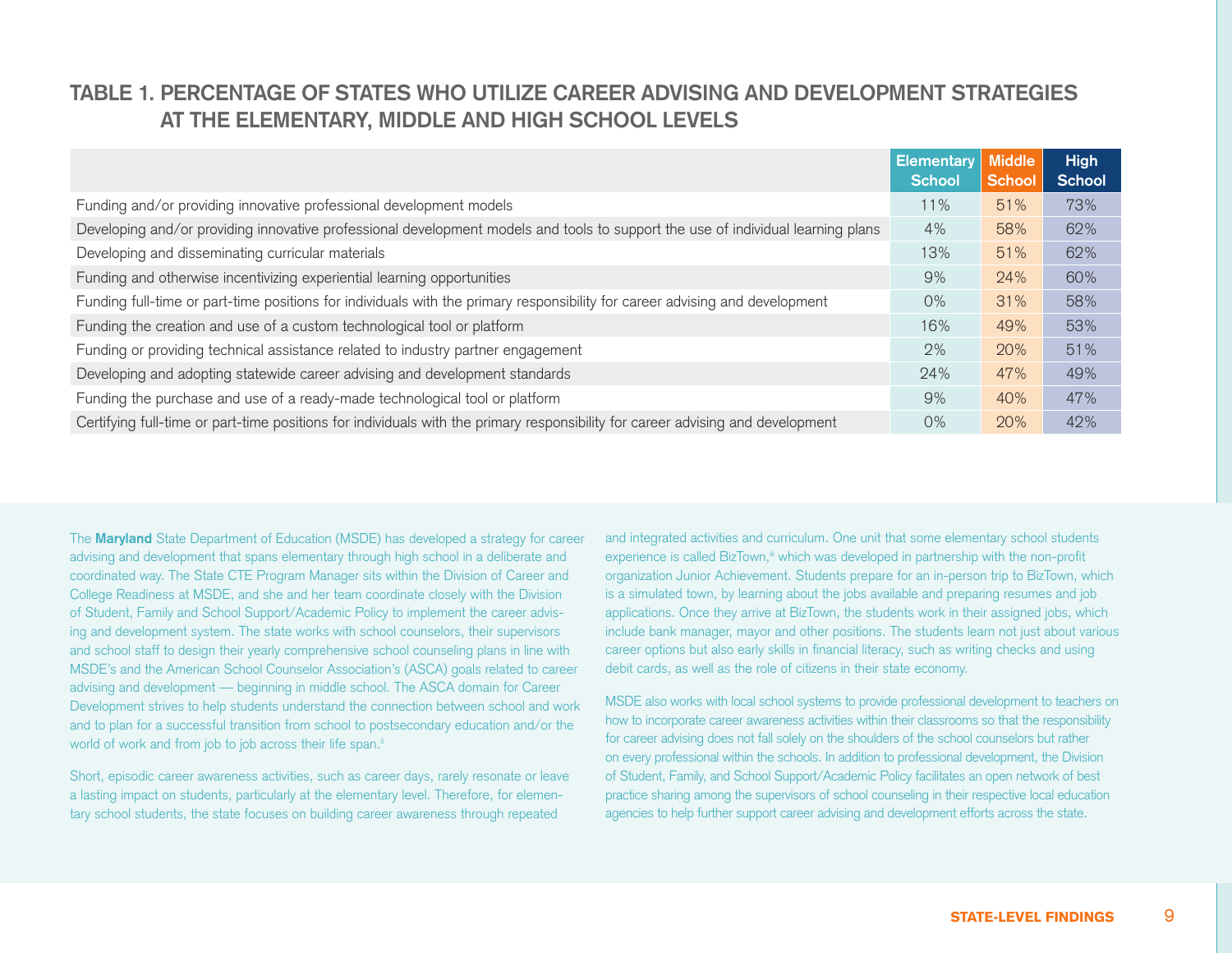Despite states investing in and supporting a multitude of strategies, the effectiveness of the strategies is a mixed bag. Of note, the least used strategy, certifying positions for individuals with the primary responsibility for career advising and development, is actually considered to be the most effective among those states supporting such efforts, with 69 percent of those who use it labeling it extremely effective or effective. These positions may exist at the local or the state level and can take on a number of forms, such as school counselors focused solely on career advising and development, career coaches or work-based learning coordinators. This strategy is likely more resource intensive than some of the others discussed here, which may be why fewer states employ it. Additionally, while these intermediary roles may be separate from the school counselor role, their focus may be mainly on CTE students, particularly if they also serve as work-based learning intermediaries. Therefore, if more states choose to employ this strategy, it is important that they coordinate with school counselors and are a part the comprehensive school counseling program to ensure that all students are being served.

The most used state strategy, funding and/or providing innovative professional development models, is less effective. Generally, about half of the states that use this strategy find it either effective or extremely effective, but 33 percent of those that use the strategy deem it only somewhat effective.

Although few State Directors label any strategy as not effective, it is worth keeping in mind that overall 58 percent of states rate their state systems as only somewhat effective in their career advising and development efforts. This finding may indicate that the combination of strategies being used leaves opportunities for growth, the level of investment in the more effective strategies could be strengthened, or more attention needs to be paid to ensuring effective implementation at the district and school levels.

The least used strategy, certifying positions for individuals with the primary responsibility for career advising and development, is actually considered to be the most effective among those states supporting such efforts, with **69%** of those who use it labeling it extremely effective or effective.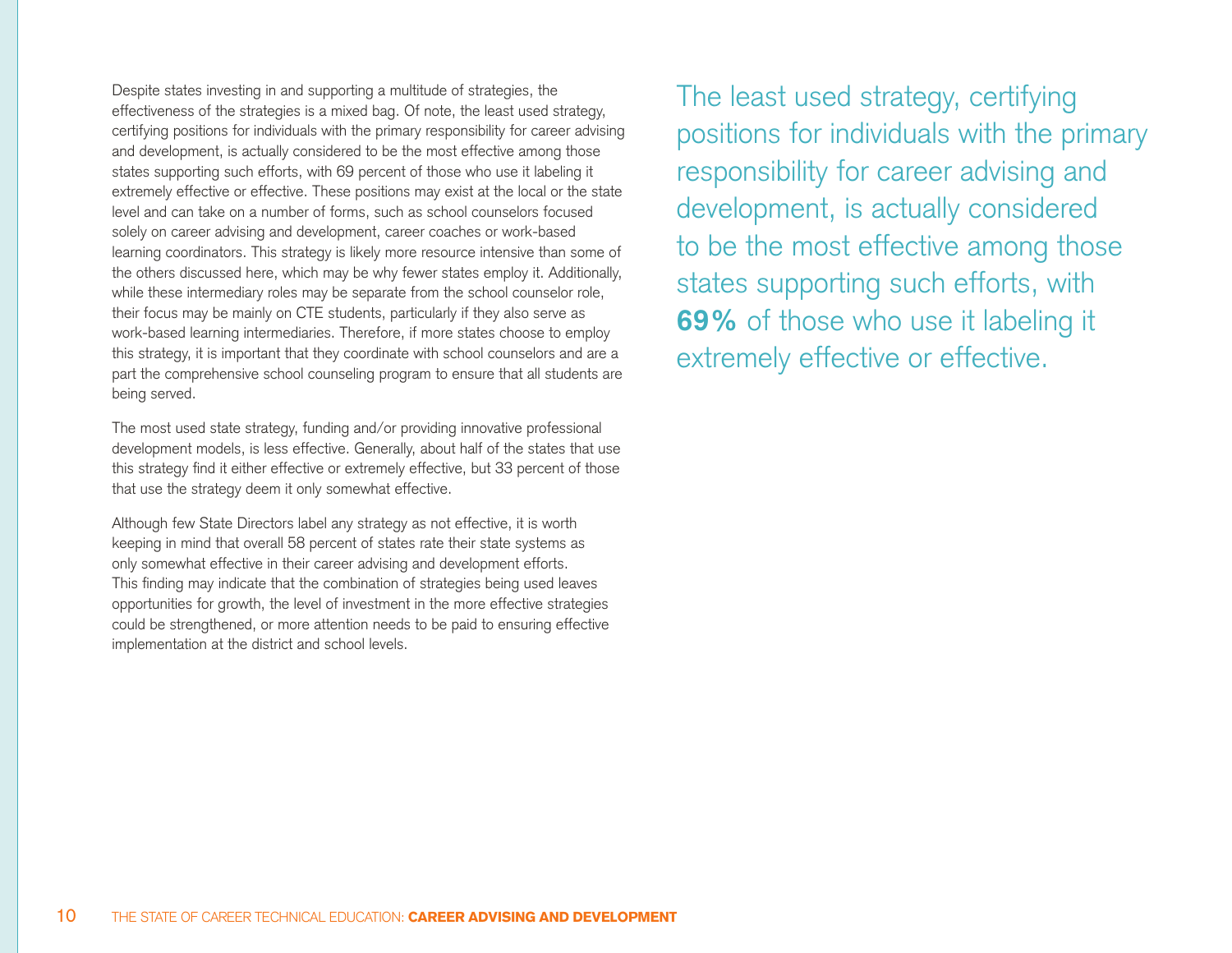### HOW EFFECTIVE ARE YOUR STATE'S K-12 STATE-LEVEL STRATEGIES AND/OR INITIATIVES **initiatives at supporting career advising and development? AT SUPPORTING CAREER ADVISING AND DEVELOPMENT?**



innovative PD models; **n=33** Developing and/or providing PD to support the use of ILPs; **n=29**

Developing and disseminating curricular materials; **n=28**

Funding and otherwise incentivizing experiential learning opportunities; **n=27**

> Funding full- or part-time career advising positions; **n=26**

Funding a custom-made career awareness and planning tool or platform; **n=26**

> Funding or providing TA related to industry partner engagement; **n=24**

Developing and adopting statewide career advising and development standards; **n=23**

Funding a ready-made career awareness and planning tool or platform; **n=21**

> Certifying full- or part-time career advising positions; **n=19**

STATE-LEVEL FINDINGS 11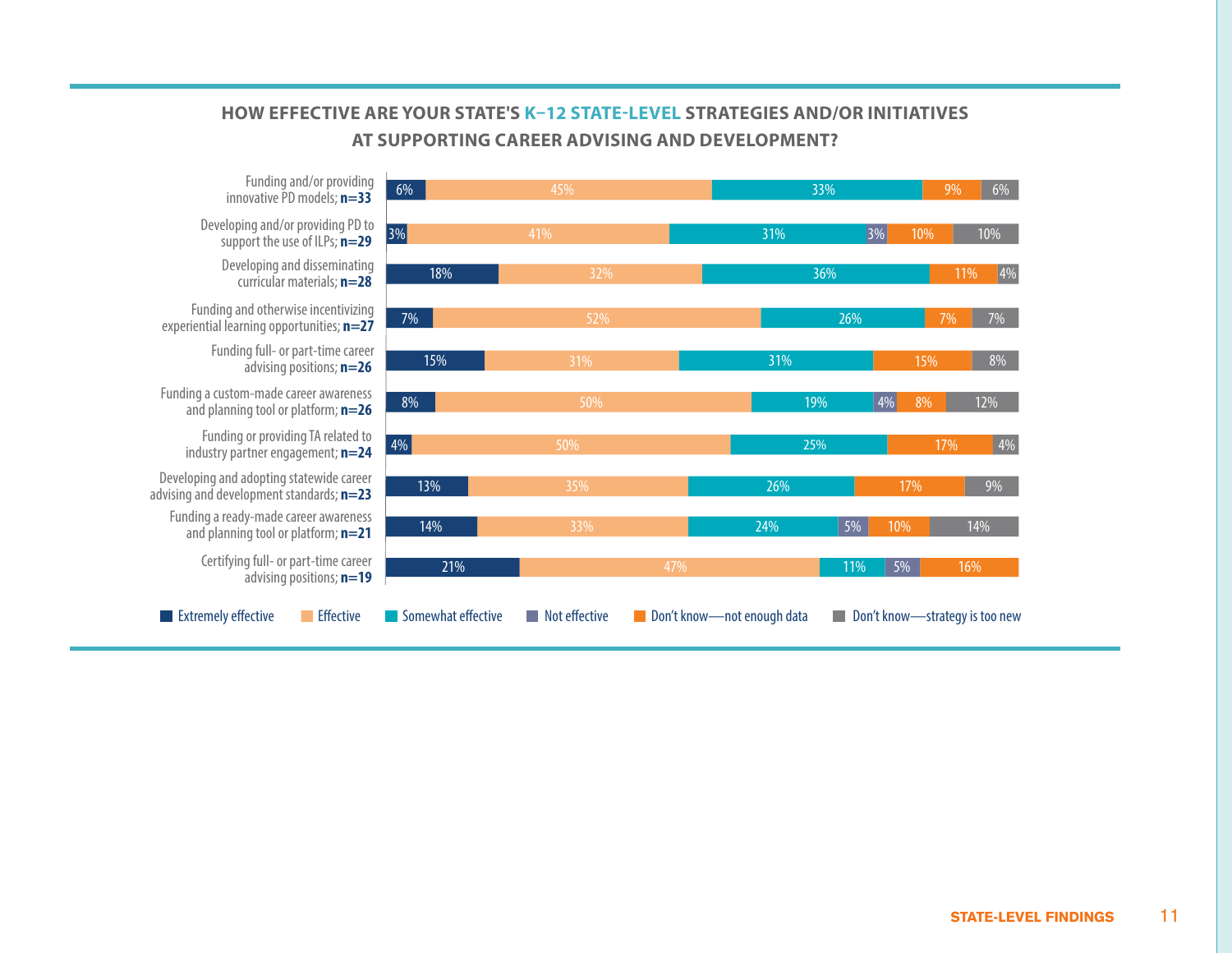# SCHOOL COUNSELOR-LEVEL FINDINGS: K–12 CAREER ADVISING AND DEVELOPMENT STRATEGIES

School counselors also employ multiple strategies related to career advising and development in addition to state initiatives. In fact, the average number of strategies used by school counselors is 5.8, which is on par with the average number of state-level activities (5.7). The most used strategy is conducting inventories with students to identify their interests, skills and abilities and aligning them with Career Clusters and postsecondary career pathways, while the least used is conducting mock job interviews with students.

On average, school counselors feel more positive about the effectiveness of strategies they employ than do State CTE Directors. At least 45 percent of respondents rate every strategy as effective or extremely effective, with relatively very few school counselors rating any strategies as not effective. At the top end, 82 percent of school counselors who say they are connecting students with CTE programs of study and coursework cite it as effective or extremely effective. Providing students with experiential (or work-based) learning opportunities is a very close second in terms of effectiveness, with 80 percent of school counselors labeling it as an effective or very effective strategy. While all of the strategies receive fairly positive ratings, it is notable that these two are seen as the most effective for career advising and development efforts, particularly since the school counselors surveyed serve all K–12 students and not just CTE students.

**82%** of school counselors who say they are connecting students with CTE programs of study and coursework cite it as effective or extremely effective.

When asked about the level of involvement of state education agency leaders in career advising and development initiatives, nearly one-third of school counselors note that state leaders are involved or extremely involved in efforts, setting policy across the state while allowing for varying levels of flexibility in implementation at the local level. However, nearly 50 percent state that they do not know the level of involvement of state leaders in these initiatives. Relatively few school counselors (only 5 percent) believe that the state has no involvement in career advising and development initiatives.

## **ELEMENTARY-LEVEL ACTIVITIES**

When examining responses only from school counselors who serve students in grades K–5, the most used strategy is introducing careers and the world of work in K–3, with 80 percent of elementary school counselors reporting doing this work. Of those who employ that strategy, 74 percent label it as extremely effective or effective for preparing K–5 students for careers after high school. The next most used strategy at the elementary level is conducting inventories with students to identify interests and skills that connect with Career Clusters and postsecondary career pathways (58 percent), with 80 percent of those who use it finding it extremely effective or effective.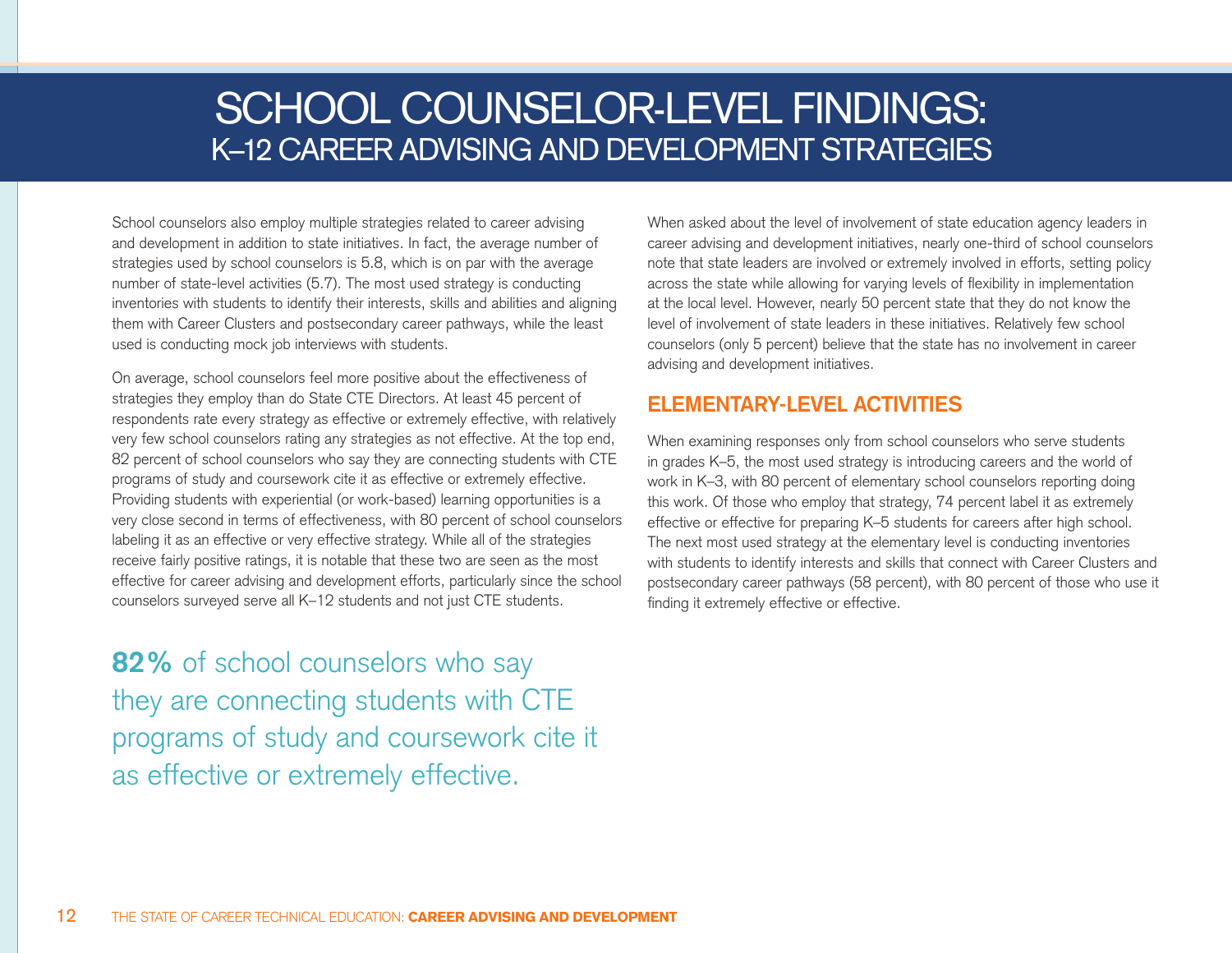### **HOW EFFECTIVE ARE THE STRATEGIES THAT YOU, AS A SCHOOL COUNSELOR, USE AT advising and development at the elementary school level? SUPPORTING CAREER ADVISING AND DEVELOPMENT AT THE ELEMENTARY SCHOOL LEVEL?**

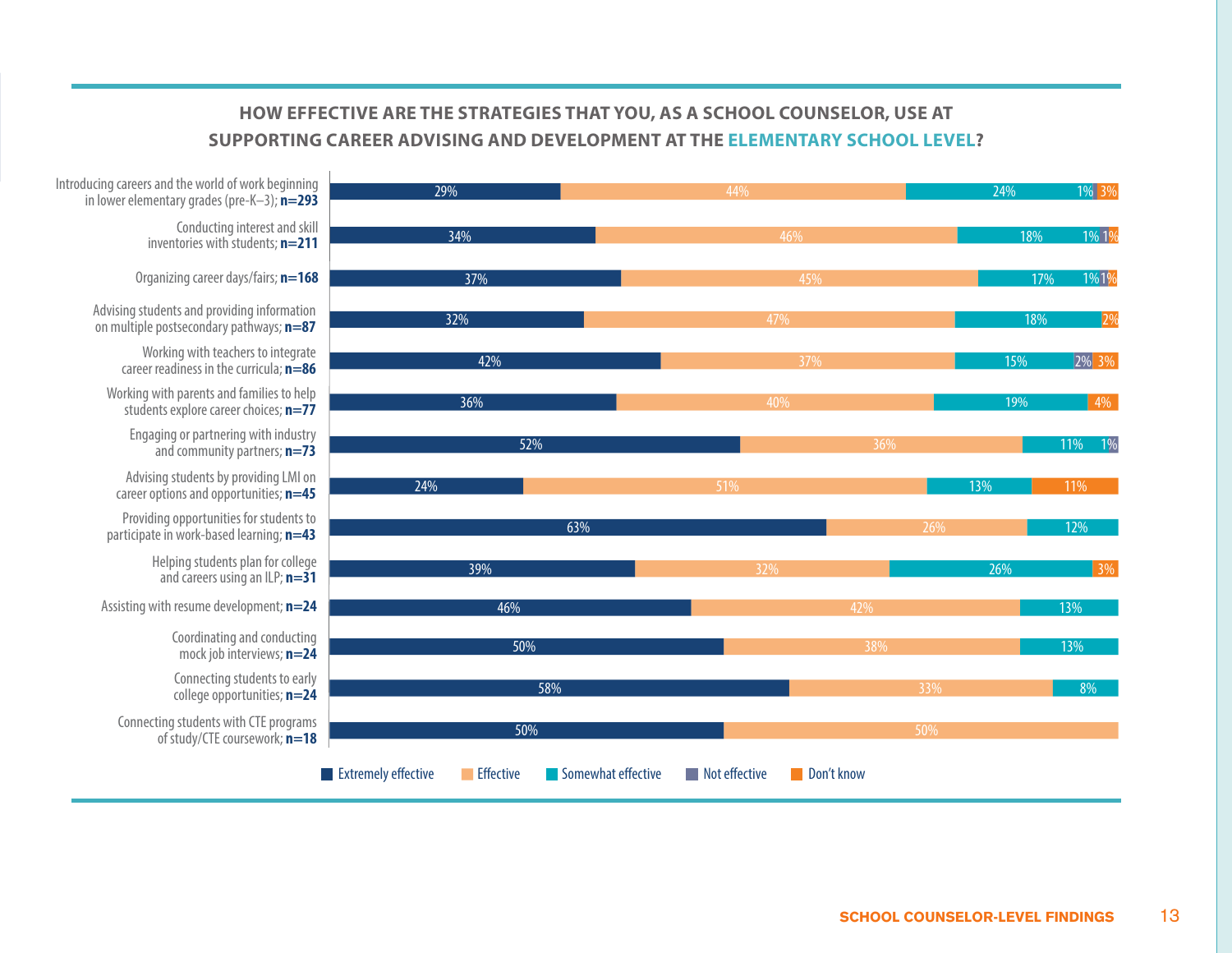#### **HOW AND AND ATTER ATTE MANUEL CARE AT SUPPORTION advising and development at the middle school level? SUPPORTING CAREER ADVISING AND DEVELOPMENT AT THE MIDDLE SCHOOL LEVEL?HOW EFFECTIVE ARE THE STRATEGIES THAT YOU, AS A SCHOOL COUNSELOR, USE AT**

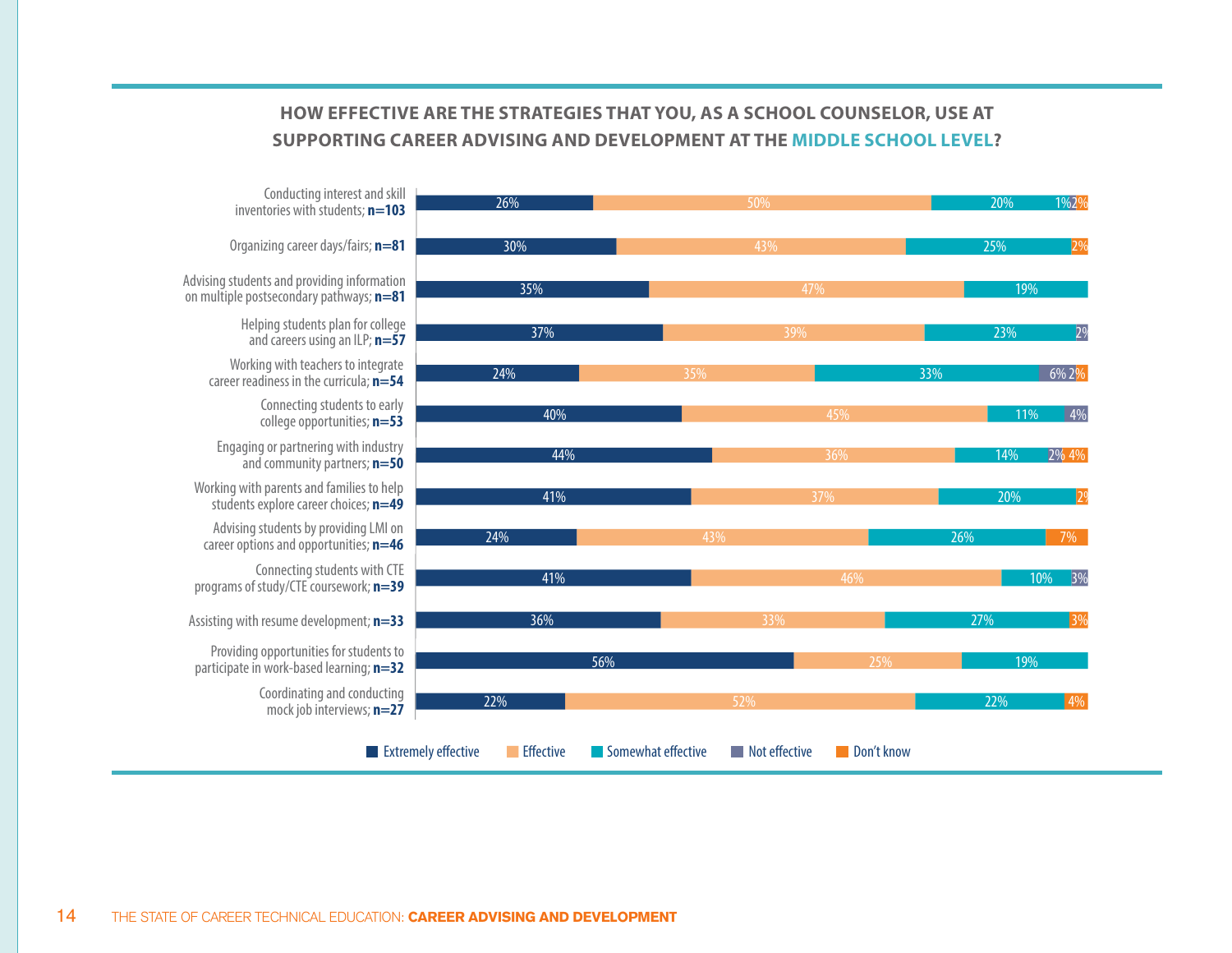## **MIDDLE SCHOOL-LEVEL ACTIVITIES**

School counselors serving students in grades 6–8 are also most likely to conduct inventories with students (78 percent) and provide students with experiential opportunities (55 percent). Additionally, 57 percent of school counselors for grades 6–8 organize career days and job fairs for the students, and 57 percent say that they provide students with information on multiple postsecondary career pathways. Only 27 percent of middle school counselors report that they connect students with CTE coursework or career pathways, even though this strategy is rated one of the more effective among those who use it, with 87 percent of the school counselors who use it in middle school labeling it as effective or extremely effective. Additionally, while only 23 percent of middle school counselors provide or facilitate work-based learning opportunities for students, 56 percent of those who do find it to be an extremely effective strategy. As these options both already exist in schools and districts, making connections between them and career advising and development activities is a relatively simple way to increase effectiveness for school counselors.

Only **27%** of middle school counselors report that they connect students with CTE coursework or career pathways, even though this strategy is rated one of the more effective among those who use it, with **87%** of the school counselors who use it in middle school labeling it as effective or extremely effective. Additionally, while only **23%** of middle school counselors provide or facilitate work-based learning opportunities for students, **56%** of those who do find it to be an extremely effective strategy.

### **HIGH SCHOOL-LEVEL ACTIVITIES**

In grades 9–12, the most used strategies by school counselors are providing students with information on multiple postsecondary career pathways (78 percent) and connecting students with early college opportunities (79 percent). Additionally, 70 percent conduct skill and interest inventories with students to identify career pathways, and 67 percent work with students to complete an ILP or similar tool. While all of the strategies used at the high school level have at least 55 percent of the school counselors who employ them citing them as effective or extremely effective, the most effective strategies are not the four most used, mirroring the state-level findings.

**60%** of high school counselors use connecting students with CTE coursework and career pathways as a career advising and development strategy, and **91%** of those find it effective or extremely effective, with a full **50%** labeling it extremely effective.

Sixty percent of high school counselors use connecting students with CTE coursework and career pathways as a career advising and development strategy, and 91 percent of those find it effective or extremely effective, with a full 50 percent labeling it extremely effective. Additionally, only 51 percent of high school counselors provide or facilitate work-based learning experiences for students, but of those who do, 83 percent find it an effective or extremely effective career advising and development strategy, with 53 percent finding it extremely effective. These ratings suggest that it would be worth it for more school counselors to employ these strategies with all students, particularly since much of the information related to CTE pathways and work-based learning opportunities likely already exists and is regularly shared with CTE students. Employing these strategies will likely require states and school leaders to play a role in supporting and facilitating them.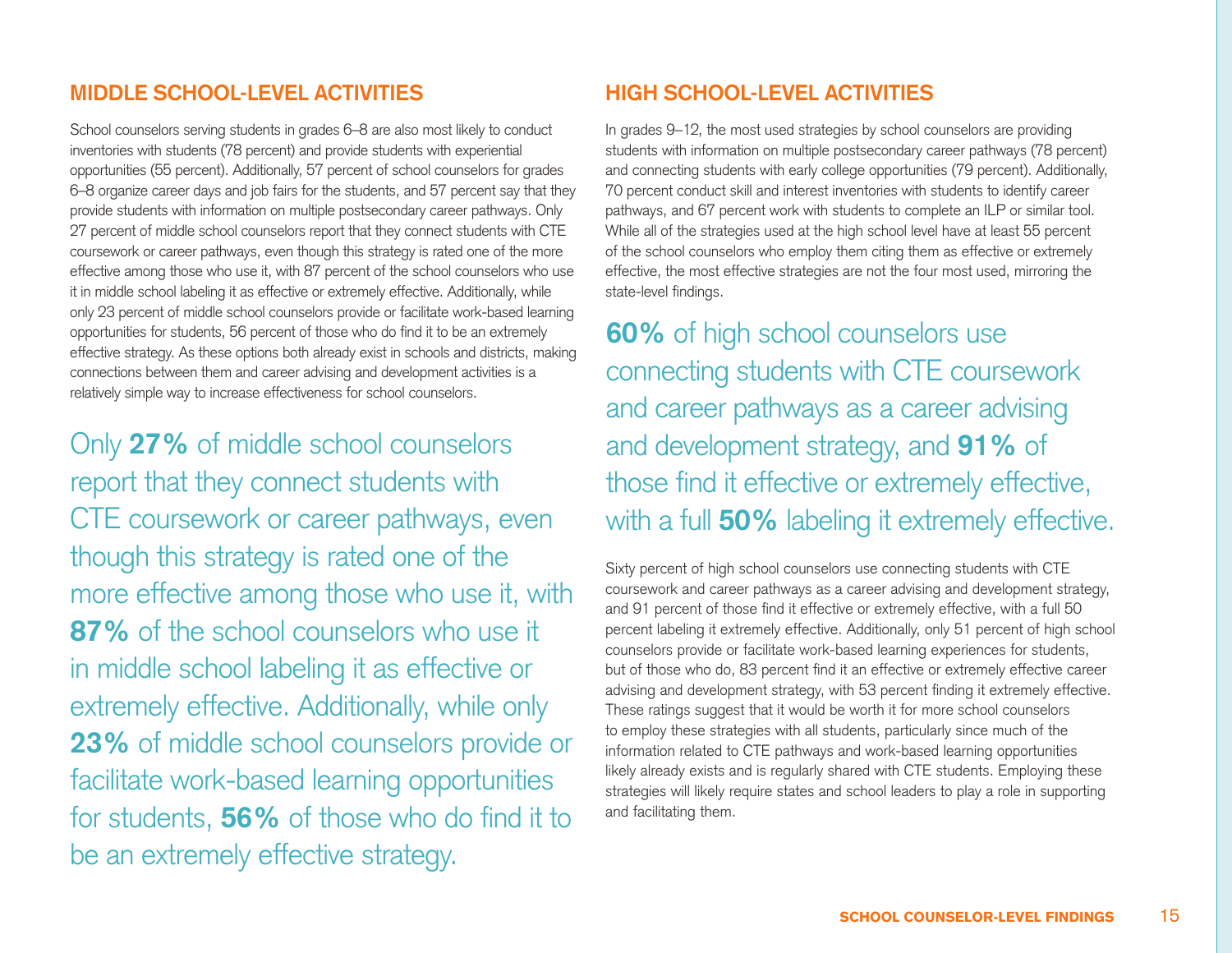#### HOW EFFECTIVE ARE THE STRATEGIES THAT YOU, AS A SCHOOL COUNSELOR, USE AT SUPPORTING **CAREER ADVISING AND DEVELOPMENT AT THE HIGH SCHOOL LEVEL?**

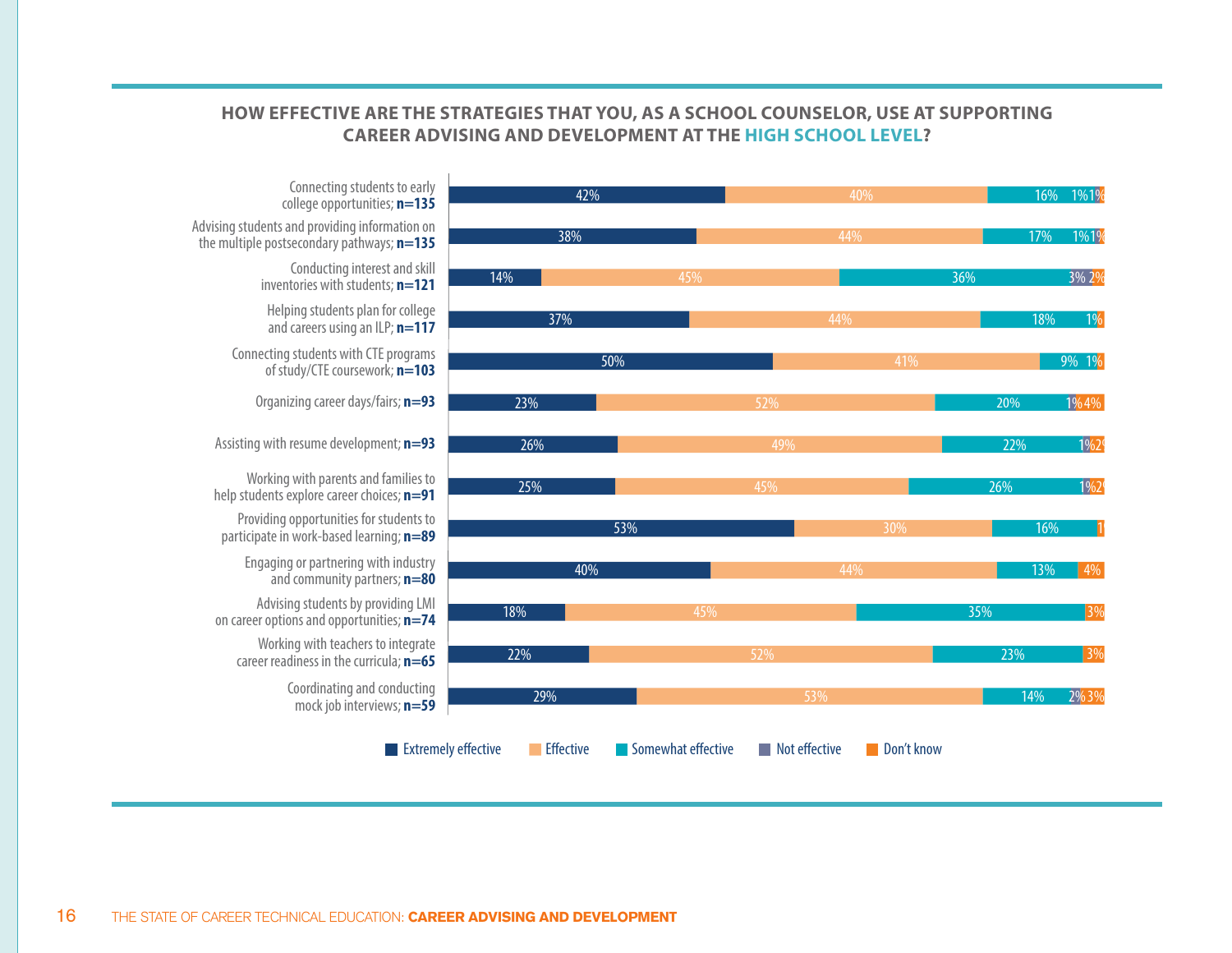## **SUPPORTS FOR SCHOOL COUNSELORS**

School counselors report using various resources to inform their career advising and development work. The most commonly used resources are the results from inventories of students' skills and interests, though only 47 percent of school counselors report using it. Additionally, resources provided by ASCA and similar organizations are used by 38 percent of school counselors in their career advising and development work, and about one-fifth of school counselors use locally provided professional development and curricular resources.

In open-ended responses, numerous school counselors report using internet searches and other free online resources that they have been able to find on their own or from other school counselors. Interestingly, only one-fourth of school counselors state that they use labor market data on job demand and career salaries. State CTE Directors were asked how often most school counselors use labor market data, and almost 60 percent report that most of the school counselors in their state use labor market data at least some of the time, with another 36 percent not knowing whether school counselors use these data at all. **This disconnect between state belief and what is actually happening on the ground deserves a closer look from state** 

#### **leaders as well as those who analyze and disseminate labor market data for other people, including school counselors, to use.**

In **Hawai'i**, the University of Hawai'i Community Colleges developed a website that includes labor market data and other information on career pathways and Career Clusters to provide learners with more information on their career options.<sup>iv</sup> Similarly, **Washington** state developed Career Bridge, which provides real-time data on labor market conditions paired with associated training providers all in one place.<sup>v</sup>

Only about one-quarter of school counselors report using CTE programs and faculty as a resource, and 29 percent use industry partners to serve as mentors and/or offer work-based learning. Given the effectiveness discussed earlier that school counselors report seeing when using CTE coursework and workbased learning in their career advising and development strategies, using these resources more fully could be a relatively simple way to increase effectiveness at providing students with the career advising and development support they require.

When asked what supports or resources that are not currently available would be most helpful, 39 percent respond that professional development in career advising



#### **WHAT RESOURCES DO SCHOOL COUNSELORS USE TO SUPPORT CAREER ADVISING AND DEVELOPMENT EFFORTS?**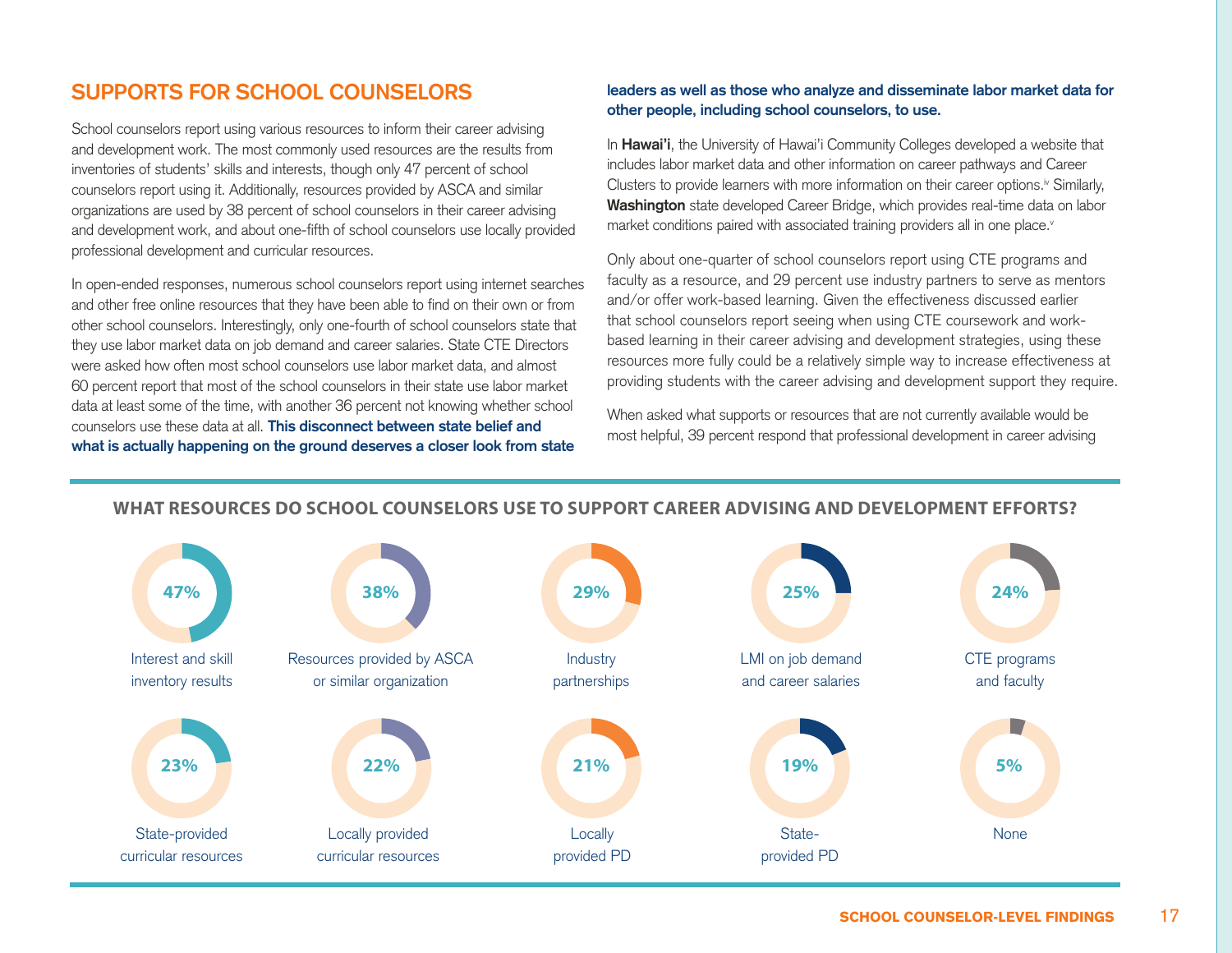### **SCHOOL COUNSELORS' ROLE IN COMMUNICATING ABOUT CTE**

Advance CTE, with support from the Siemens Foundation, conducted research in 2017 to find out what message parents and students find most compelling, and would convince them that CTE is a good option for their education. A separate national survey of 1,700 parents and students found that one message resonated across the board for parents and students alike:

#### CTE prepares students for the

real world: CTE gives purpose to learning by emphasizing real-world skills and practical knowledge. Students receive hands-on training, mentoring, and internships from employers in their community. They also learn how to develop a resume and interview for a job. These additional tools and experiences make school more relevant, and ensure students are ready for the real world.

This message was found to be more compelling than other themes, such as "CTE is a smart investment" and "CTE allows learners to explore possibilities."

This research, released in The Value and Promise of Career Technical Education: Results from a National Survey of Parents and Students, also identified school counselors as critical messengers and champions, with over 80 percent of parents and students identifying them as trusted sources of information about CTE and education pathways.<sup>i</sup> So how are school counselors communicating about CTE today?

Out of the 243 school counselors working at the middle and/or high school level who completed the section of the career advising and development survey on messaging and communications, 63 percent report using "prepare for the real world" with students and 60 percent with parents. However, school counselors were most likely to use "exploring possibilities" as a message with students (69 percent) and equally likely with parents (61 percent). About nine percent did not use any message with parents or students about CTE.

Importantly, school counselors did agree with parents and students that "prepare for the real world" does the best job of making CTE sound like a good option, with 38 percent ranking it as the most compelling message, followed by 26 percent who believed that "exploring possibilities" does the best job demonstrating a disconnect between the messages being used and those identified as the most effective.

Advance CTE is continuing its partnership with the Siemens Foundation to build out resources and tools for school counselors to arm them with the information and strategies they need to be more effective champions for CTE.

and development strategies and tools for students and families would be helpful, and 33 percent feel that school and/or community conversations about local workforce needs would help as well. While only 19 percent of school counselors respond that state messaging and materials would be helpful, it is worth noting that state leaders can and likely should drive the provision of these other, more needed, supports.

**Missouri** has recently focused its efforts around professional development, with a new system being implemented in the 2017–18 school year. Nine part-time school counselor advisers and seven career pathways consultants provide career advising and development through nine regional professional development centers across the state, focusing on helping students with personal plans of study as well as the implementation of programs of study.

In open-ended responses, numerous elementary school counselors cite a need for elementary resources with built-in curricula, echoing the earlier finding about the lack of state-level career advising and development strategies happening in elementary schools. Because 84 percent of K–5 school counselors see career advising and development as a part of their school counseling program, it is important that states and national organizations commit resources and supports to them in addition to those provided at the middle and high school levels.

**Texas** has recently devoted considerable effort to building and maintaining career advising and development resources for school counselors. As a part of the implementation of the Carl D. Perkins Career and Technical Education Act of 2006 (Perkins), the Texas Education Agency (TEA) worked with state universities to build course resources and supports for professional development. In 2017, TEA decided to consolidate all of the available resources and professional development content into one website, the Texas CTE Resource Center.<sup>vi</sup> The site currently contains links to information about CTE programs of study, college and career planning guides in each Career Cluster, graduation requirements, and how to discuss these issues with students. TEA is currently working with focus groups of school counselors to gather feedback about the available resources and determine the best way to build out the supports going forward.

TEA also offers direct in-person supports to school counselors in the form of Professional School Counselor Academies,<sup>vi</sup> which are funded through Perkins. The first academy began several years ago in Austin, but it has since expanded to two additional locations each year. This year the two extra conferences were held in El Paso and Spring, TX. Each academy serves around 60 school counselors at a time and takes place in three phases. The first phase is an in-person symposium held in the fall, during which school counselors hear from experts about career advising and development as well as CTE options. Then, school counselors complete online learning modules throughout the school year and work on an independent action-learning project, which they will discuss at a second in-person symposium held during the summer.

i The Value and Promise of Career Technical Education: Results from a National Survey of Parents and Students, https://careertech.org/ resource/value-and-promise-of-cte-resultsfrom-a-national-survey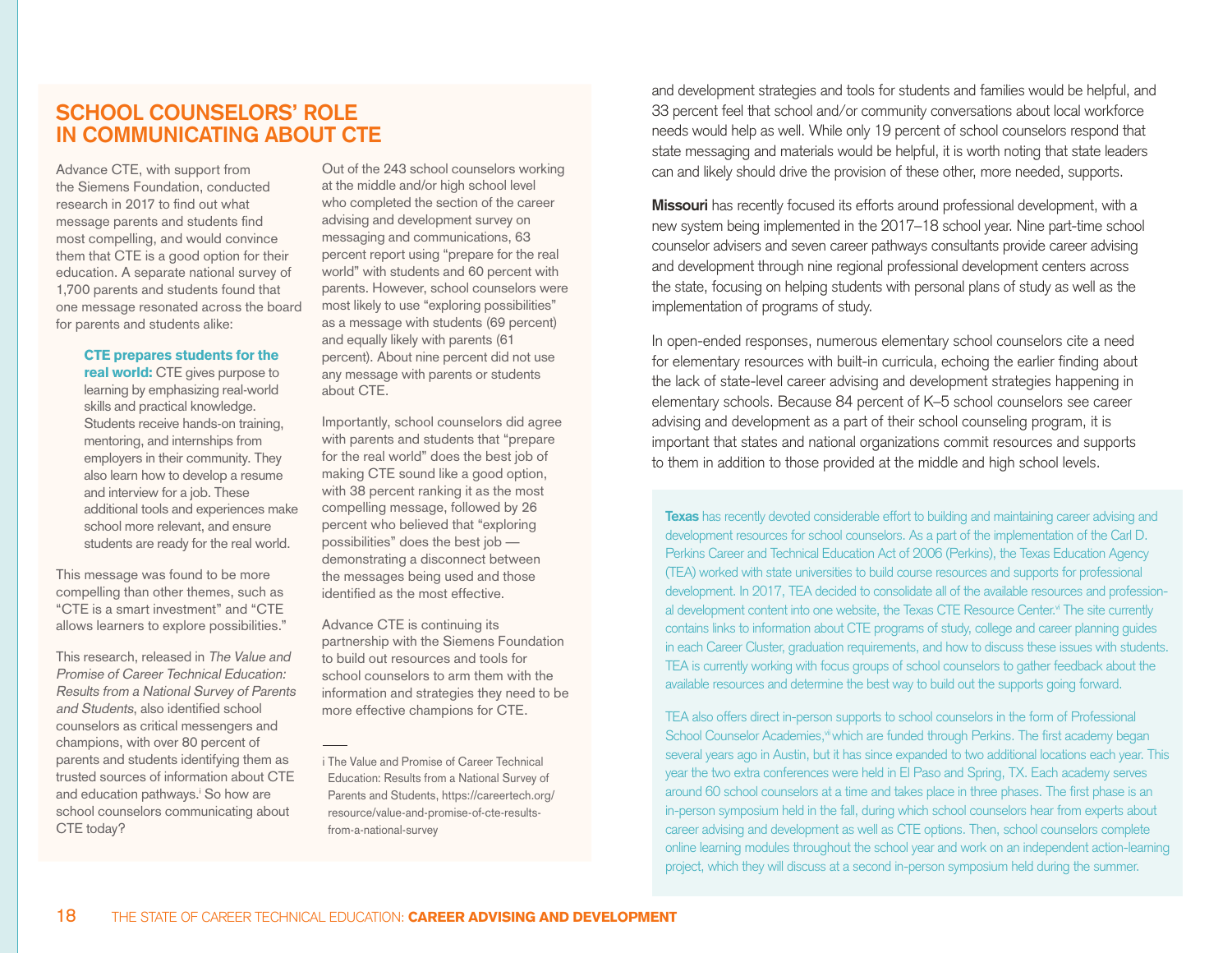## STATE-LEVEL FINDINGS: POSTSECONDARY CAREER ADVISING AND DEVELOPMENT STRATEGIES

Compared with secondary systems, state leaders report employing fewer statelevel strategies at the postsecondary level, with an average of 3.7 per state. Eight percent of states actually report that they employ no strategies related to career advising and development in postsecondary. However, this number does not mean that career advising and development efforts are not taking place in those states, only that the state may not have the authority or levers to implement them statewide. Due to the varying governance structures across post-secondary, career advising and development efforts likely happen and are supported more at the institutional level. This conclusion is supported by the use of statewide career advising and development standards at the postsecondary level in only 15 percent of states.<sup>viii</sup>

That being said, of the strategies that are employed by states, the most used in postsecondary is the same as in secondary: funding and/or providing innovative professional development models (45 percent). The second most used is the creation and use of a custom technological tool or platform for career advising and awareness (43 percent), followed closely by statewide support for guided pathway initiatives (40 percent). State Directors tend to be less certain about the effectiveness of these strategies compared with those efforts employed in K–12; for example, more than 10 percent of states cite that they do not have enough data to make a judgment on a number of the strategies. This finding may be another symptom of implementation depending so heavily on individual institutions, as data collection may be limited. No strategy is labeled as not effective, however.

Recently, the **New Jersey** Department of Education (NJDOE) partnered with the New Jersey Center for Student Success - an initiative run by the state's Council of County Colleges, which is the coordinating organization for the 19 community colleges in New Jersey — to hold a career advising and development training conference for both secondary and postsecondary career advising and development professionals. The Center for Student Success is one of many success centers across the country focused on expanding access and equitable outcomes for postsecondary students. The event, with planning led by the Center for Student Success, took place in March 2017 for a sold-out crowd of 250 practitioners and featured speakers from NJDOE, the state's Department of Labor and Workforce Development, the New Jersey Career Assistance Navigator website and individual community colleges. NJDOE plans to continue the partnership with the Center for Student Success by working together on future conferences, as well as collaborating on and coordinating efforts for aligning career advising and development initiatives across secondary, postsecondary and adult education.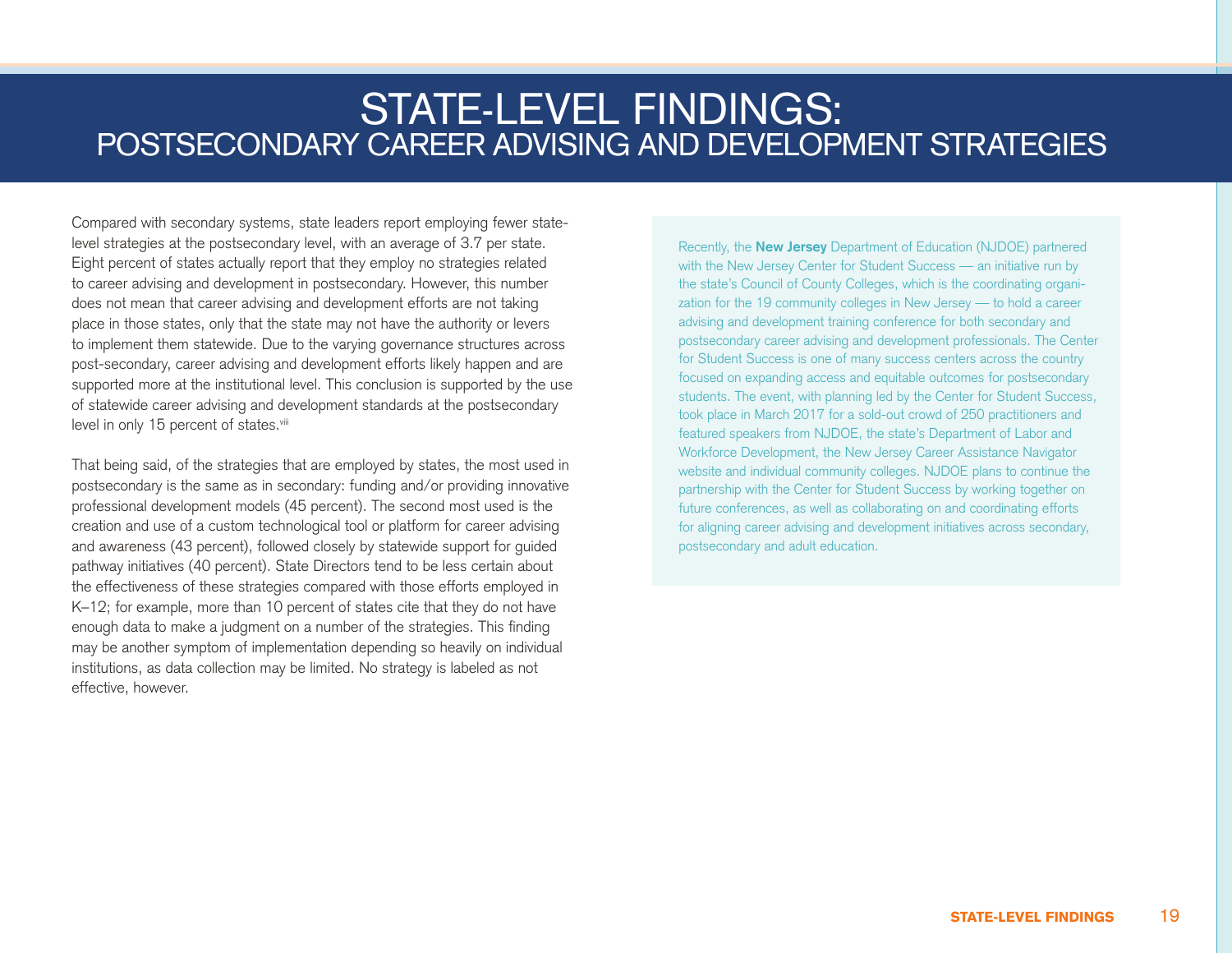## **How eective are your state's postsecondary state-level strategies and/or HOW EFFECTIVE ARE YOUR STATE'S POSTSECONDARY STATE-LEVEL STRATEGIES AND/OR INITIATIVES AT SUPPORTING CAREER ADVISING AND DEVELOPMENT?**

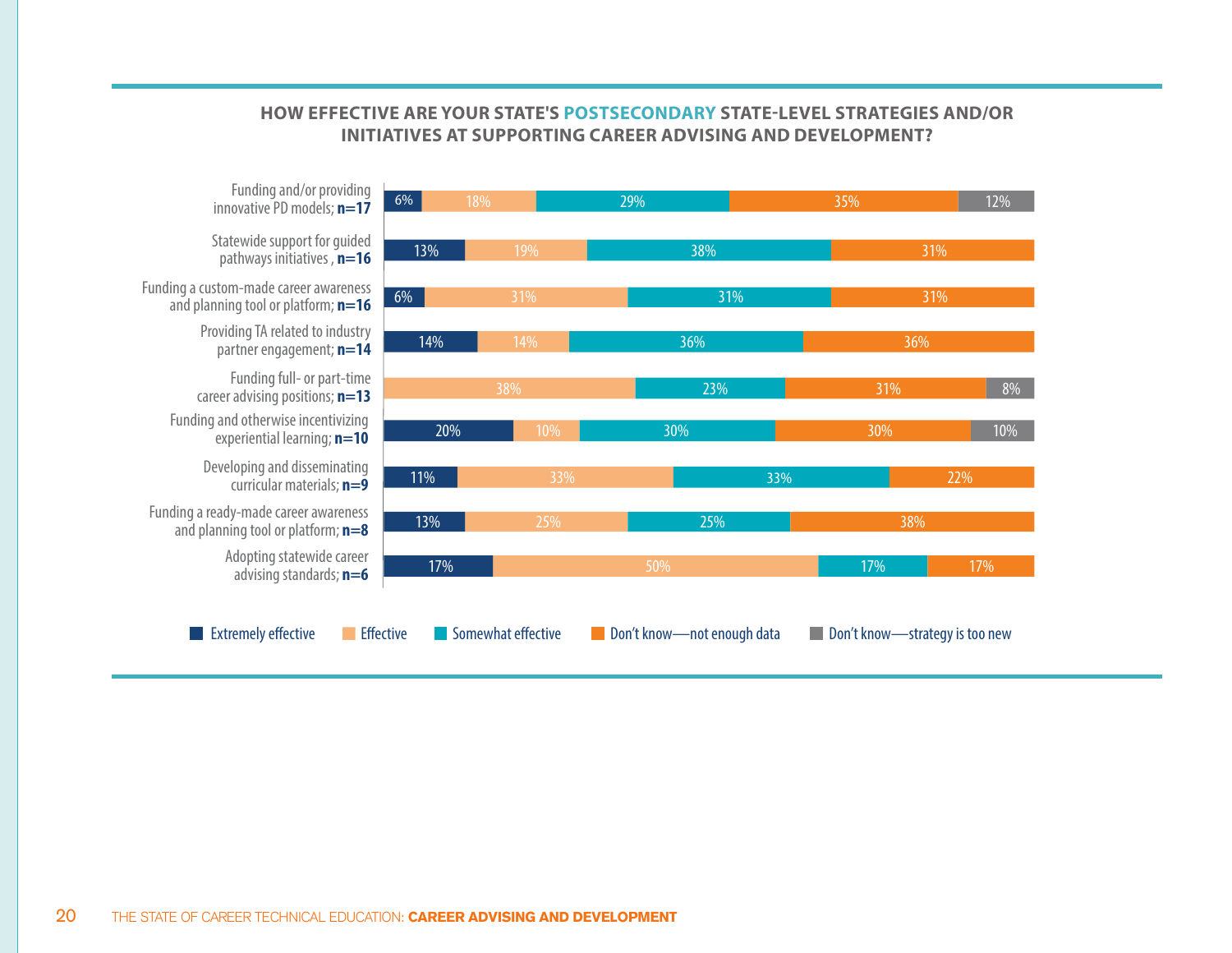# INDIVIDUAL LEARNING PLANS AS CAREER ADVISING AND DEVELOPMENT TOOLS

Individual learning plans (ILPs), also known as academic and career planning tools or individual graduation plans, have been a popular strategy for college and career advising and development, with 80 percent of State Directors saying that the state requires students to complete an ILP, and 71 percent saying that the ILP is used as a career advising and development tool. It is worth clarifying here that State Directors may have not distinguished in their responses between the state requiring a plan and simply having one available. According to data from the United States Department of Labor, as of fall 2016, 38 states use ILPs, but only 21 mandate their use with all students.<sup>ix</sup> However, the effectiveness of ILPs as career advising and development tools varies according to both State Directors and school counselors.

Excluding K-5 school counselors, who likely do not have much interaction with ILPs, nearly one-quarter of school counselors do not know if their state's ILP is meant to serve as a career advising and development tool. Of the school counselors who believe their state's ILP functions as a career advising and development tool, only seven percent feel that the ILPs are extremely effective for career advising and development, and 40 percent believe they are only somewhat effective or not effective. State Directors have similar views, with more than half saying the ILPs are only somewhat effective as career advising and development tools.

## Nearly one-quarter of school counselors do not know if their state's ILP is meant to serve as a career advising and development tool.

All of the states that are using ILPs as career advising and development tools require students to identify career interests or plans, and 94 percent require students to consider the full range of postsecondary options. However, the ILPs may cover these areas only briefly, or students may be less aware of the supports available to explore careers and postsecondary options, given the low effectiveness ratings for ILPs. Around three-fourths of the plans encourage participation in CTE courses and work-based learning, which is a promising number given the effectiveness school counselors experience when using those options as career advising and development strategies in general.

### **HOW EFFECTIVELY DOES YOUR STATE'S INDIVIDUAL LEARNING PLAN FUNCTION AS A CAREER ADVISING AND DEVELOPMENT TOOL?**

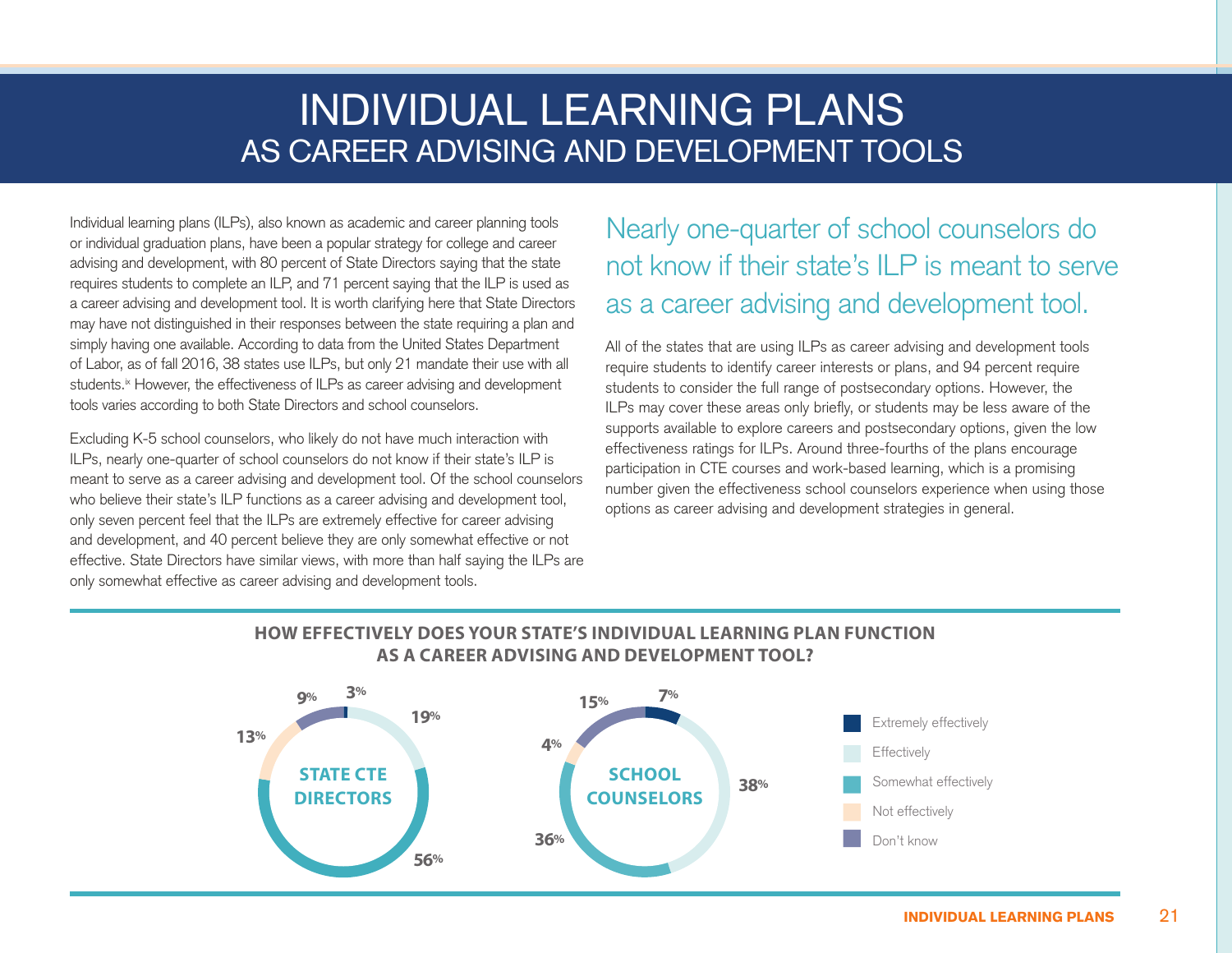

0% 10% 20% 30% 40% 50% 60% 70% 80% 90% 100%

#### **AND DEVELOPMENT TOOL, HOW DOES IT SERVE THAT PURPOSE? IF YOUR STATE'S INDIVIDUAL LEARNING PLAN IS USED AS A CAREER ADVISING**

Unfortunately, school counselors across the board are less likely to believe that ILPs are being used for career advising and development purposes, indicating a disconnect between plan design at the state level and its implementation at the local level. As an example, if, as discussed earlier, only 27 percent of middle school counselors and 60 percent of high school counselors are currently connecting students with CTE pathways, the ILPs are not having their intended effect when they mention CTE programming, since many school counselors are not focused on those options. However, these plans are designed at the state level, and effectiveness ultimately depends on local implementation and the preparation of practitioners using and helping to create these plans.

In **Colorado**, the state worked with ASCA to develop Meaningful Career Conversations as part of its ILP process.<sup>x</sup> These conversation starters are used by school counselors and also by classroom instructors, special education

specialists and school administrators. In this way, the ILP is a schoolwide effort and does not fall solely on the shoulders of individual school counselors.

When asked what would make ILPs more effective, State Directors overwhelmingly support the idea of beginning the plans in middle school, as well as integrating the plan creation with other college and career readiness activities. All of the State School Counseling Directors also say that beginning ILPs in middle school would increase their effectiveness. Engagement with parents and guardians, as well as teachers, is also seen as a key part of the effectiveness of these plans. In open responses, several State Directors stress the importance of integrating these plans with other initiatives and efforts so that they are not standalone documents but rather integral pieces of a wider career exploration and development process for students.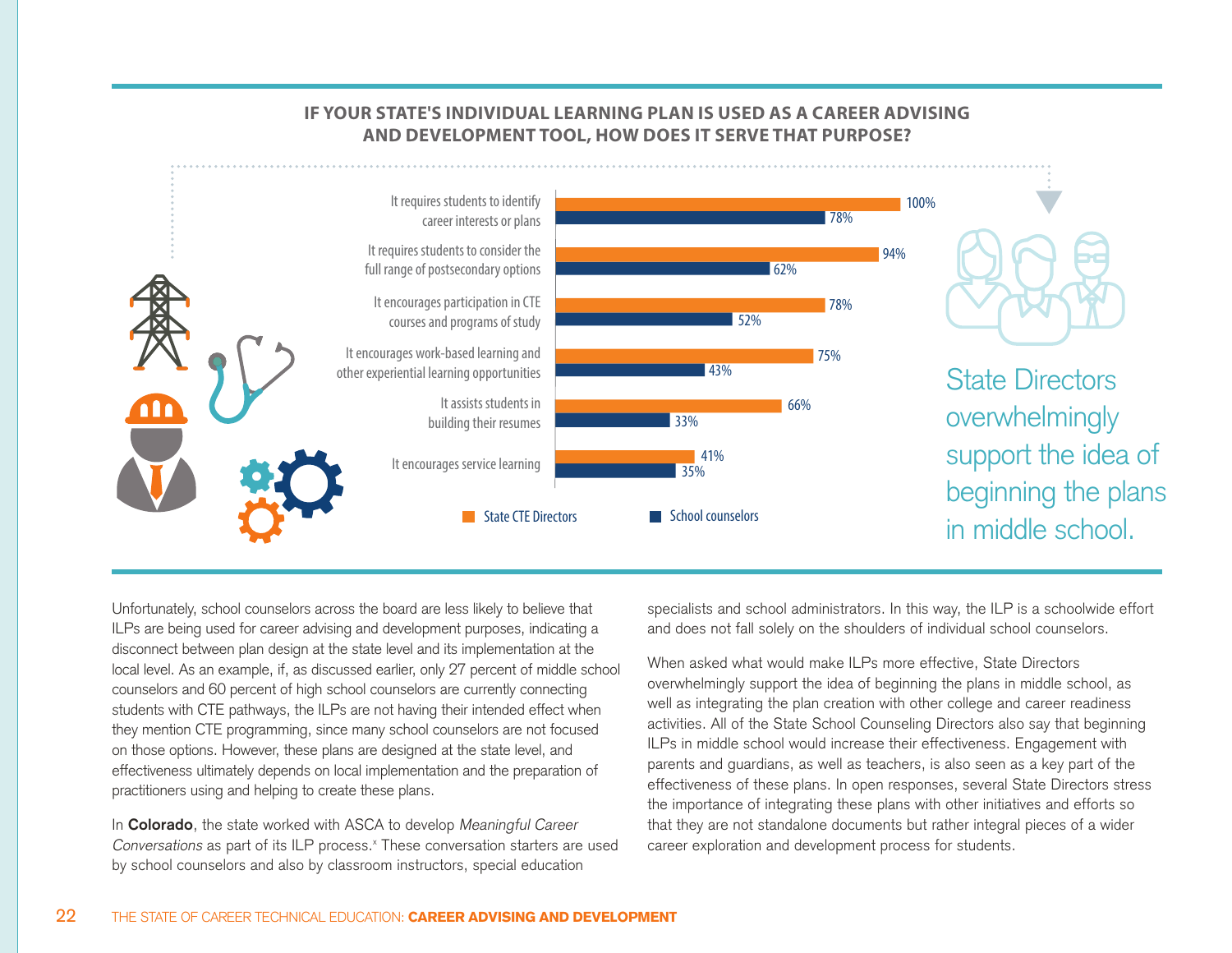In 2013, the **Wisconsin** Legislature passed a law providing funds to implement academic and career planning statewide for all middle and high school students. From this legislation, the Wisconsin Department of Public Instruction (DPI) created the Academic and Career Planning (ACP) process,<sup>xi</sup> which goes beyond requiring students to complete an ILP to help schools and school counselors use the ILPs to start conversations with students about their future career possibilities.

ACP begins with helping students explore their interests and strengths and then guides them through career exploration and planning, with regular check-ins throughout middle and high school to recalculate plans as needed. Districts have been given flexibility in how they implement ACP, but DPI provides regular guidance and training, as well as numerous support materials. DPI first piloted the implementation and training process during the 2015–16 school year, and statewide implementation occurred during the 2017–18 school year.

| 4-Year Plan (Traditional)                                | <b>ACP (The Vision)</b>                                            |
|----------------------------------------------------------|--------------------------------------------------------------------|
| Product-based                                            | Process-based                                                      |
| Some or select students<br>(CTE, Special Ed)             | <b>All Students</b>                                                |
| Acts as a 4-year plan of courses                         | Acts as a navigational tool for<br>students grade 6-12 and beyond  |
| Career application in elective CTE<br>classes            | Career application in all classes                                  |
| Career development in elective courses<br>or not at all  | Career development infused<br>throughout all courses               |
| Student "on own" for its development                     | Student-driven with collaboration<br>(mentor and parents)          |
| $HS$ Graduation = End point                              | $HS$ Graduation = Check point                                      |
| Career development is only the school<br>counselor's job | Career development is a systematic,<br>whole-school responsibility |

#### **NEW SKILLS FOR YOUTH (NSFY) IN ACTION: RHODE ISLAND'S NSFY AMBASSADOR**

In January 2017, **Rhode Island** was one of 10 states selected for a second phase of funding through the NSFY grant. The cross-sector team began working on a multipronged approach to transform the state's career readiness system. This approach included naming practitioners as ambassadors for the effort — local professionals who would contribute meaningfully to the work and help create feedback loops between the state and locals. Additionally, ambassadors were charged with helping build local capacity to implement career readiness reforms.

In June 2017, Rhode Island named Stacy Haines-Mayne, a school counselor from the Chariho Regional School District, as one of six ambassadors. Haines-Mayne, who had previously served as the president of the state's school counseling association,

had collaborated with state leaders previously on workforce issues. In her role as an ambassador and as part of the state's Prepare RI plan, she immediately began work on the ongoing process of revamping Rhode Island's ILP process, which had begun in October 2016. This revamp included holding focus groups with school counselors to discover what works and what needs improvement with the current system and then creating Requests for Proposals for new ILP platform vendors. Haines-Mayne worked with the others on the state's cross-sector team to create new options for school counselors and planned to begin offering trainings on those options in early 2018. She noted that school counselors are an integral part of career readiness efforts and is excited that Rhode Island recognizes that importance and is focused on providing more supports and tools for school counselors to be effective.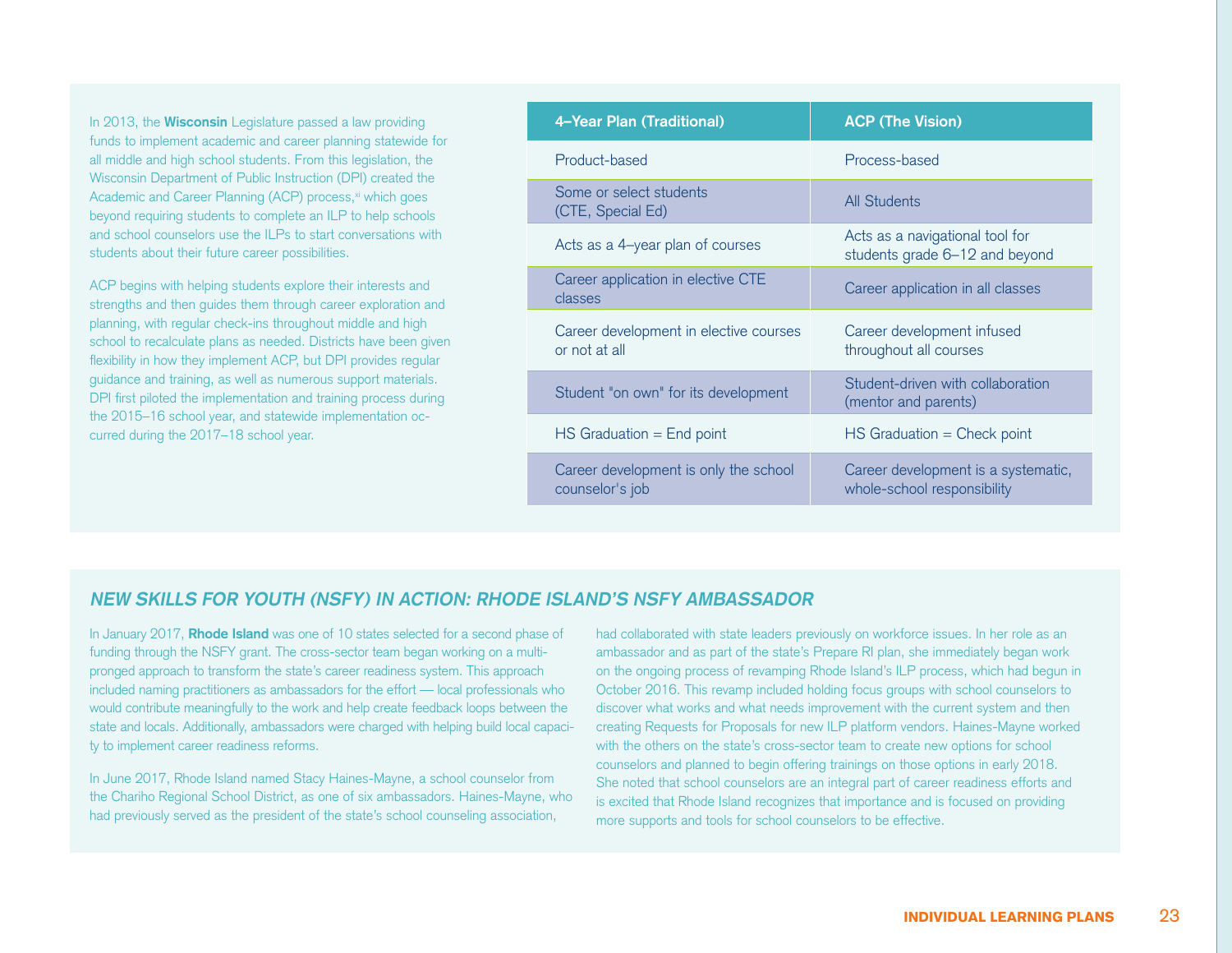# BARRIERS TO EFFECTIVE CAREER ADVISING AND DEVELOPMENT SYSTEMS

Although the data show that states and school counselors employ multiple strategies related to career advising and development, numerous barriers remain to having an effective or extremely effective career advising and development system that serves all learners. For school counselors, the most prevalent barriers relate to capacity, with 45 percent saying that other social-emotional and academic counseling responsibilities receive higher priority, and 44 percent saying that other competing priorities, including proctoring and scheduling, pull them away from career advising and development work and appropriate school counseling work. This information is not surprising to school counselors, who are well aware of the need for more capacity to implement effective comprehensive school counseling programs, an issue that has been a regular advocacy effort by ASCA and related organizations.

Additionally, 27 percent of school counselors cite a lack of quality resources and materials, and 20 percent admit to a lack of understanding on how best to support career advising and development efforts. Both of these barriers align with the potential supports school counselors would find the most useful, including more professional development and more opportunities to engage with their communities and peers to strengthen their career advising and development activities.

State CTE Directors similarly point to capacity challenges as their main barriers. Each State Director was asked to rank 10 barriers in terms of the challenge they pose, with one being the most significant barrier and 10 being the least. When examining the responses, the three barriers directly related to capacity (lack of capacity to support and scale efforts at the local level, lack of capacity to support and scale efforts at the state level, and other counseling domains receive higher priority) receive the most first- and second-place rankings. Interestingly, a lack of quality resources and materials generally ranks as a less significant barrier for state leaders. Since this is the third most listed barrier for school counselors, states should examine if the materials are reaching school counselors in the way they were intended and if they are supporting school counselors in the most effective way. States should ensure that consistent feedback loops are in place to regularly gauge what supports school counselors require and if current supports are meeting those needs.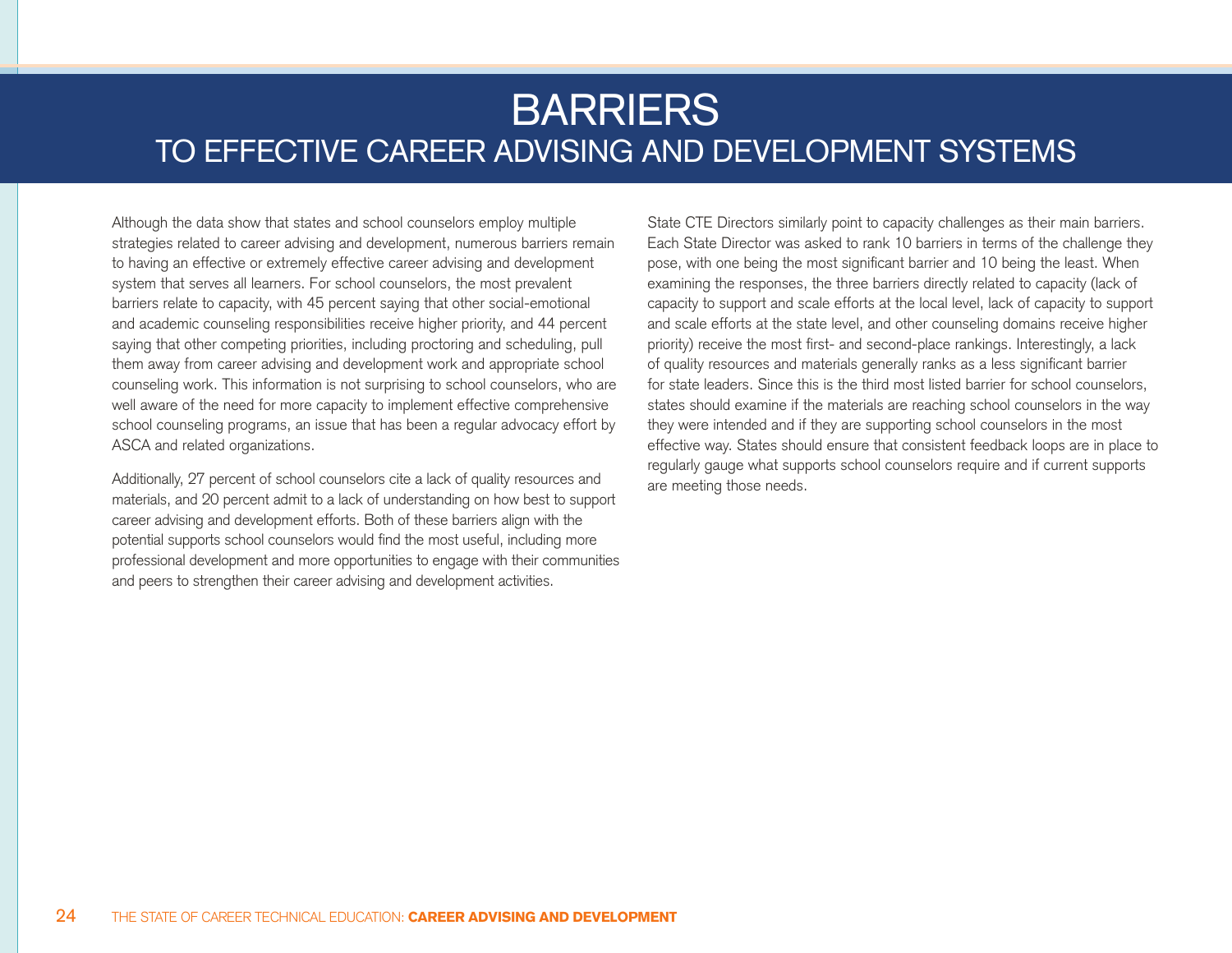**WHAT BARRIERS DO YOU FACE IN SUPPORTING EFFECTIVE CAREER ADVISING AND DEVELOPMENT AT THE STATE LEVEL? Please rank your responses, with 1 being the biggest barrier and 10 being the smallest (State CTE Director responses)**

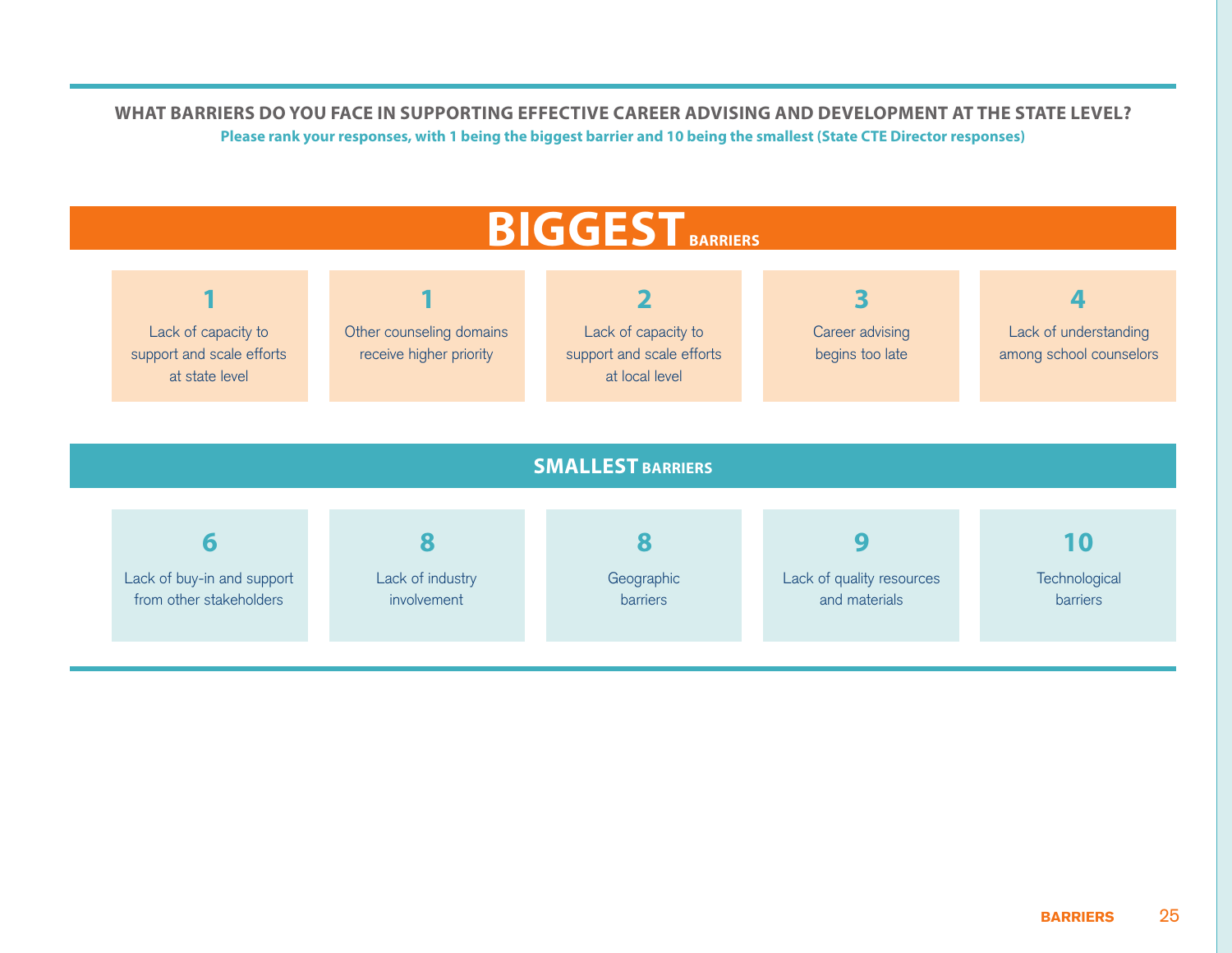# CONCLUSION AND RECOMMENDATIONS

Career advising and development is a clear priority among state leaders. And as one of the three main domains, along with academic and social-emotional, of a comprehensive school counseling program, it is a priority among the counseling community. Given this priority level and the increased focus on career readiness, it should come as no surprise that a lot is happening at the state and local levels to support career advising and development. Yet, despite the multitude of activities and efforts, they are not adding up to an overall effective career advising and development system that supports both CTE and non-CTE learners at all levels of their educational pathways.

If states are committed to providing all learners with effective support in career awareness, exploration and planning, leaders must work with their state governments and their local administrators and school counselors to ensure that there is a genuine statewide system of career advising and development, beginning in elementary school and continuing through postsecondary, so that strategies can be coordinated and monitored in a deliberate way to increase effectiveness. Additionally, states should consider the following, more specific suggestions for improving career advising and development throughout the state:

**Provide more effective professional development and resources to school counselors and establish feedback loops to ensure that the professional development is having its intended impact:** 

- Examine current feedback loops with school counselors and administrators to determine what information and resources school counselors are using and how effectively and to determine the impact of state strategies;
- Build capacity within schools by increasing the number of school counselors as well as the number of positions that support and work with school counselors, such as work-based learning coordinators and career coaches and mentors; and
- Ensure that school counselors have up-to-date information on CTE pathways and programs of study available in their schools and communities, as well as information on work-based learning opportunities.

**Ensure that career advising and development is a school- and community-wide effort, with effective coordination between school counselors and school administration and active participation from classroom instructors and community organizations:** 

- Develop career awareness strategies specifically for elementary school students that are embedded in students' daily experiences;
- Align efforts happening at the elementary, middle and high school levels so that learners experience seamless progression from career awareness and exploration to career advising and development; and
- Facilitate community-wide conversations that provide opportunities for community and industry partners to engage directly with school counselors so they can better understand career options and the world of work.

#### **Explore partnerships between secondary and postsecondary systems and institutions to both gather more data on existing strategies and implement new strategies as appropriate:**

- Collaborate with postsecondary student success teams to incorporate career advising and development strategies; and
- Identify and scale opportunities for secondary school counselors and postsecondary counselors/career advisers to share best practices and resources.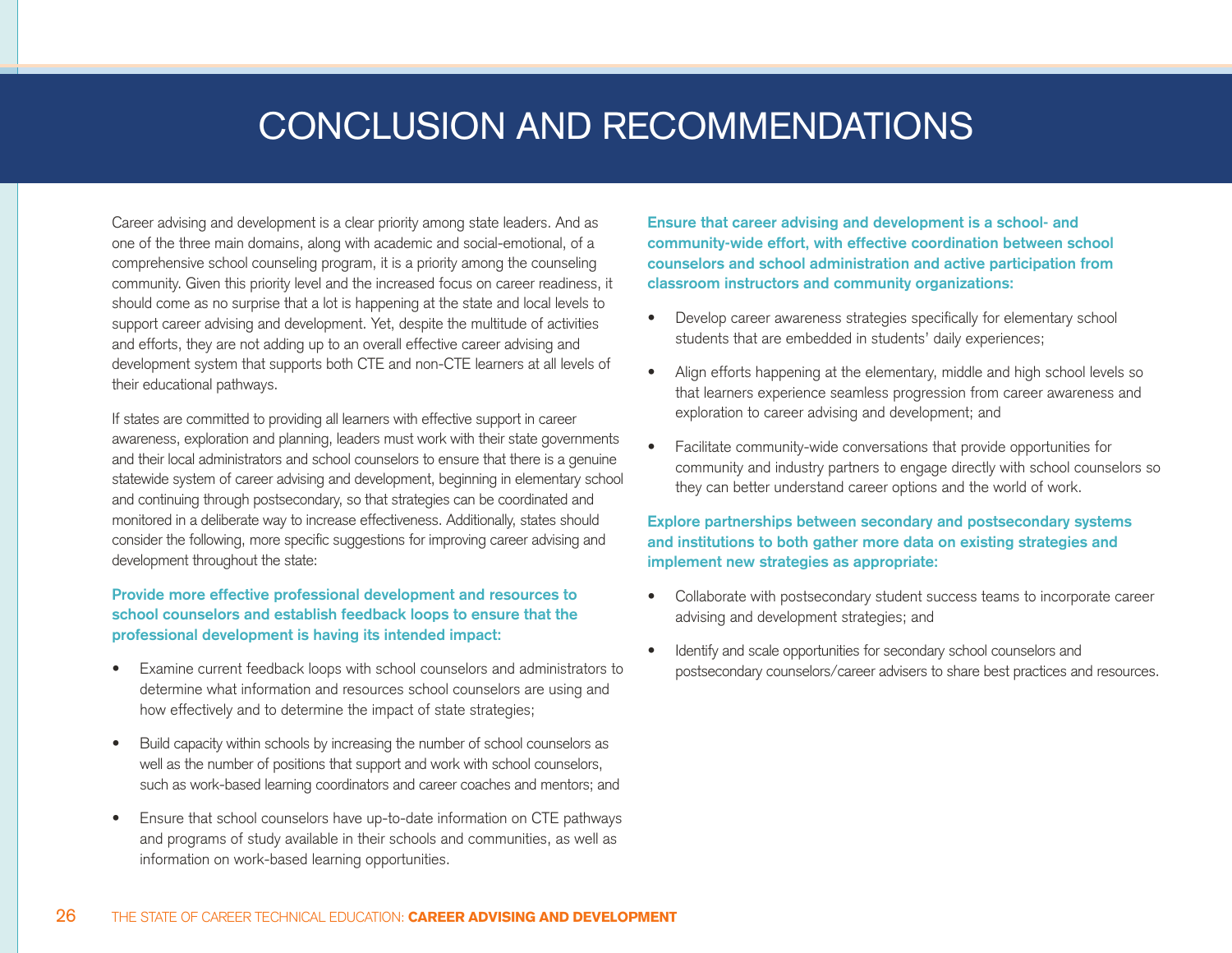# **METHODOLOGY**

**Examine and improve current career advising and development strategies so that they are all part of one broad, cohesive strategy designed to guide all learners effectively to the careers of their choice:** 

- Improve the effectiveness of ILPs by scaling up innovative practices, including having students begin them in middle school, encouraging more participation in CTE and other career exploration activities, and working with school counselors to ensure that ILPs are integrated into a broader career development process;
- Examine if and how school counselors are using labor market data, making sure that the data are easily available to school counselors and that school counselors are well prepared to use them; and
- Take stock of the variety of strategies being supported and employed at the state level, how they currently intersect with each other, and where opportunities exist for strong coordination and alignment.

This report employed a mixed-methods approach that included the collection of both quantitative and qualitative data from several sources. The quantitative aspect of this study involved a survey of the State Directors in August and September 2017, requesting responses to a series of questions about their state's secondary and postsecondary career advising and development systems. Forty-four states and the District of Columbia, or 88 percent, responded to the survey request.

Although full participation was not met in this survey, the response rate was substantial enough to warrant interpreting its results as representative of overall national trends. Follow-up phone interviews were then carried out with a select group of State CTE Directors.

Additionally, ASCA sent separate surveys to a selection of school counselors and to State School Counseling Directors in states where that role has been specifically identified. In total, the surveys received responses from 10 State School Counseling Directors and 647 school counselors. The school counselors represent all 50 states and the District of Columbia, as well as all grade levels, with 54 percent of respondents working at the elementary school level, 22 percent at the middle school level, and 24 percent at the high school level.

An extensive review of existing literature on career advising and development was conducted as well as interviews with national experts.

State Directors predominantly are based in state departments of education, but most have a postsecondary counterpart and often a close working relationship. Although many State Directors engaged their postsecondary counterpart directly for the survey, it was not a requirement to respond.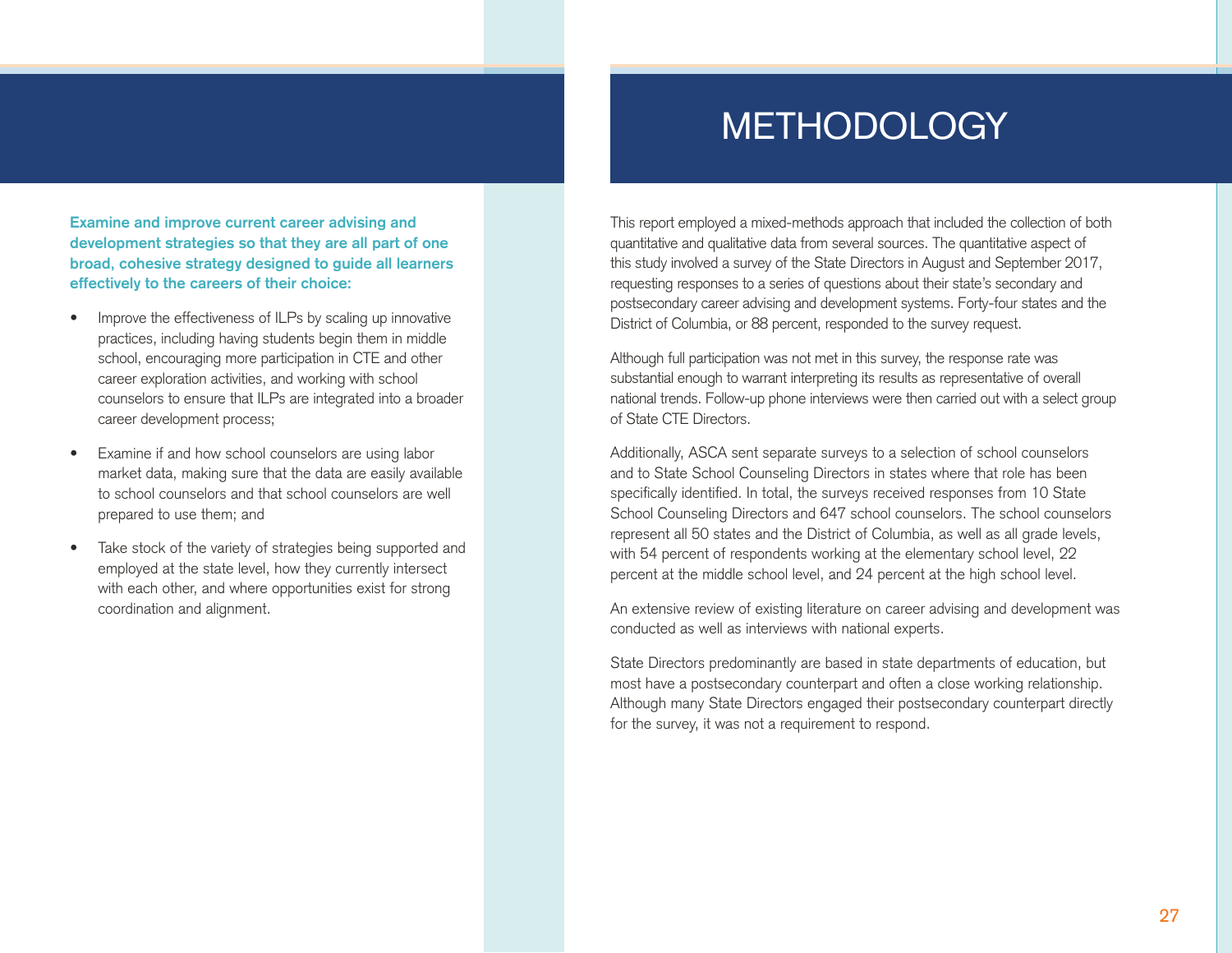## ACKNOWLEDGMENTS

This resource was developed through the New Skills for Youth initiative, a partnership of the Council of Chief State School Officers, Advance CTE and Education Strategy Group, generously funded by JPMorgan Chase & Co.

This resource was developed in partnership with the American School Counselor Association (ASCA).

Advance CTE and ASCA would like to give special thanks to the following for their contributions to this report: Scott Solberg, Judith Martin, Boston University; Stacy Haines-Mayne, Chariho Regional School District, Rhode Island; Curtis Richards, Mindy Larson, Institute for Educational Leadership; Lynne Gilli, Lynne Muller, Jonathan Turner, Jennifer Griffin, Maryland State Department of Education; Marie Barry, New Jersey Department of Education; Stephen Osborne, Rhode Island Department of Education; Diane Salazar, Texas Education Agency; Jan Bell, Tulsa Technology Center; Sharon Wendt, Wisconsin Department of Public Instruction.

### **ENDNOTES**

- i For more information, see https://www.cde.state.co.us/cdeprof/cteworksheets/specialist
- ii For more information, see https://www.schoolcounselor.org/asca/media/asca/home/ MindsetsBehaviors.pdf
- iii For more information, see https://www.juniorachievement.org/web/ja-usa/ja-programs;jse ssionid=39A320A7EB41816A91F113702CAE371C?p\_p\_id=56\_INSTANCE\_abcd&p\_p lifecycle=0&p\_p\_state=maximized&p\_p\_mode=view&p\_p\_col\_id=ja-maincontent&p\_p\_col\_ count=1&\_56\_INSTANCE\_abcd\_groupId=14516&\_56\_INSTANCE\_abcd\_articleId=19361
- iv For more information, see http://uhcc.hawaii.edu/workforce/index.php?state=HI
- v For more information, see https://careertech.org/resource/putting-LMI-right-hands-guide
- vi For more information, see https://txcte.org/counselors
- vii For more information, see http://cte.tamucc.edu/for-counselors/counselor-academy-austin/
- viii Because ASCA's membership largely consists of counselors in secondary schools, Advance CTE and ASCA were unable to survey any individual career advisers at the postsecondary level.
- ix For more information, see https://www.dol.gov/odep/pdf/2014-ILP-Map.pdf
- For more information, see https://www.schoolcounselor.org/school-counselors/publicationsposition-statements/career-conversation-starters
- xi For more information, see https://dpi.wi.gov/sites/default/files/imce/acp/DPI%20Guide%20 2016%20FINAL%20web.pdf